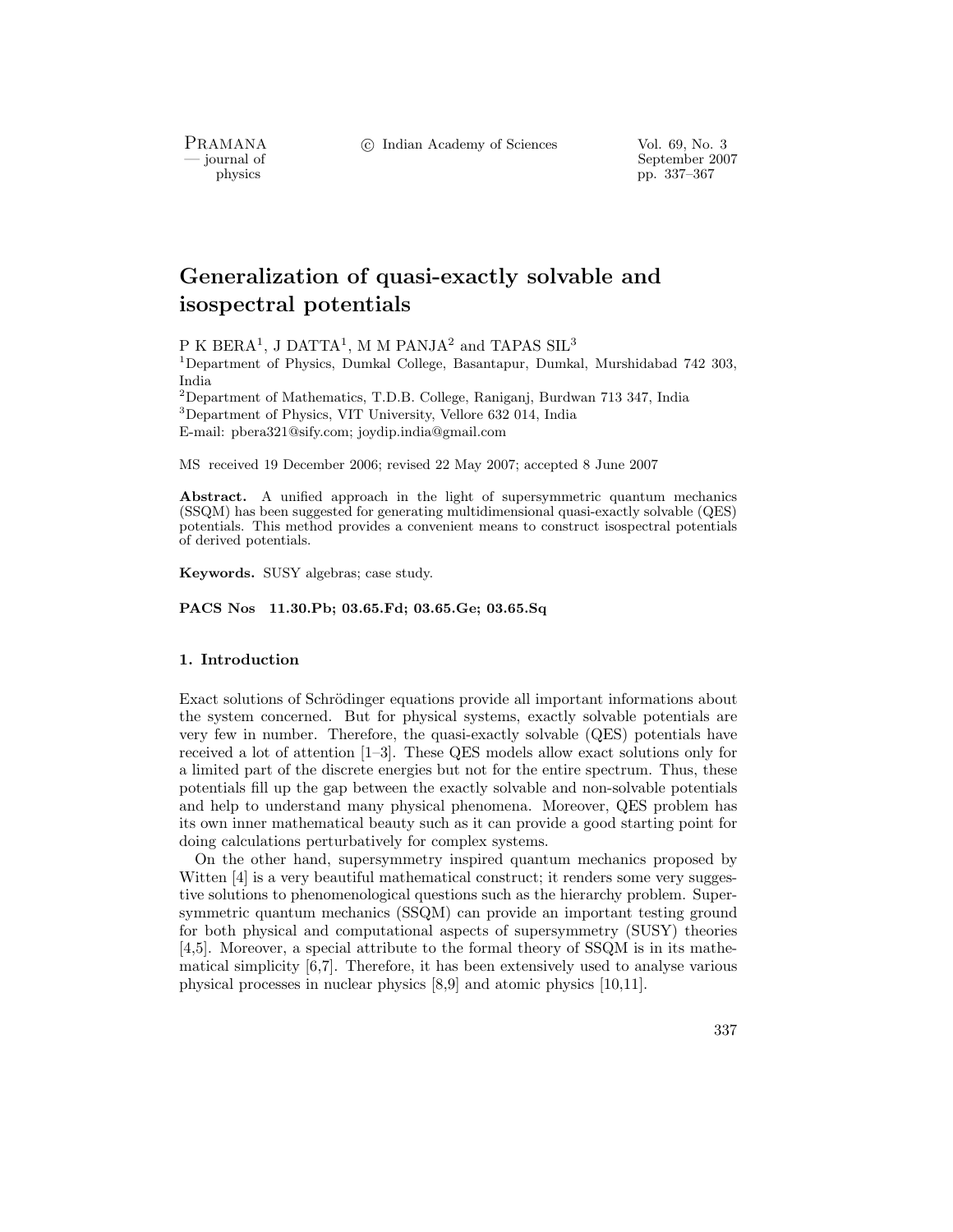Recently, the exact solutions for a single state for some singular potentials are obtained by using analytical methods [3] with some restrictions on the potential parameters. Singular potentials, specially Coulomb plus inverse power potentials and harmonic oscillator plus inverse power potentials have been extensively used in different branches of physics such as study of quark confinement problem in QCD [12] and false vacua in field theory [13], ion-atom scattering [14] and several interactions between the atoms [15] in atomic physics, interatomic interactions in molecular physics [16], polaron formation and other problem in solid-state physics [17,18], magnetic resonances between massive and massless spin- $\frac{1}{2}$  particle in low-energy physics [19] etc. In a recent work, Gönöul *et al* [20] have shown that two kinds of potentials as mentioned above can be linked together in N-dimensional space. Nonsingular (polynomial) potentials are also very much fascinating nowadays because of their mathematical beauty like  $PT$  symmetry [21] and their application in different branches of physics [22]. Therefore, it will be very much interesting to develop a unified approach for constructing QES potentials of singular and non-singular type.

In SSQM, the shape-invariant potentials, the non-shape-invariant but exactly solvable potentials can be constructed and incorporated in the frame of the theorem of existence of the superpotential  $(W)$  [23]. Using this technique, we intend to derive a variety of generalized potentials in N-dimension by assuming different forms of the superpotentials for which Schrödinger equation yield exact solutions for a single state in each case. Then, we shall try to study the special cases of singular and non-singular potentials emerging from the generalized one for different choices of parameters. In this way, we shall search for a class of new QES potentials. Furthermore, the invariance of the Hamiltonian under the addition of a suitable function to the SUSY operator can be exploited to construct a family of isospectral potentials associated with our generalized QES potentials.

In this article, several aspects of SUSY algebras related to our problem are reviewed in §2 and applications of these algebras to construct generalized QES potentials and their family of isospectral potentials in N-dimensional space are discussed in §3. Finally, in §4, we will draw the conclusion.

#### **2. SUSY algebras**

Consider a particle of mass m moving in N-dimensional Euclidean space. The time-independent Schrödinger equation for any integral dimension is given by [24]  $(in \text{ units of } \hbar = 2m = 1)$ 

$$
H\Phi = [-\nabla_N^2 + U_N]\Phi = \mathcal{E}\Phi.
$$
\n(1)

Here, the wave function  $\Phi$  belongs to the energy eigenvalue  $\mathcal{E}$ . The symbols  $\nabla_N^2$ and  $U<sub>N</sub>$  stand for the Laplacian operator and potential energy respectively in Ndimensional space. Investigation of physical process based on eq. (1) is a wellstudied problem and many authors proceed by using the standard central potential  $U(r)$  in place of  $U_N$ . Here r represents the N-dimensional radius  $[\sum_i^N x_i^2]^{1/2}$ . Going over to the hyperspherical coordinate system with  $N-1$  angular variable  $(\theta_i)$  and one radial coordinate we can write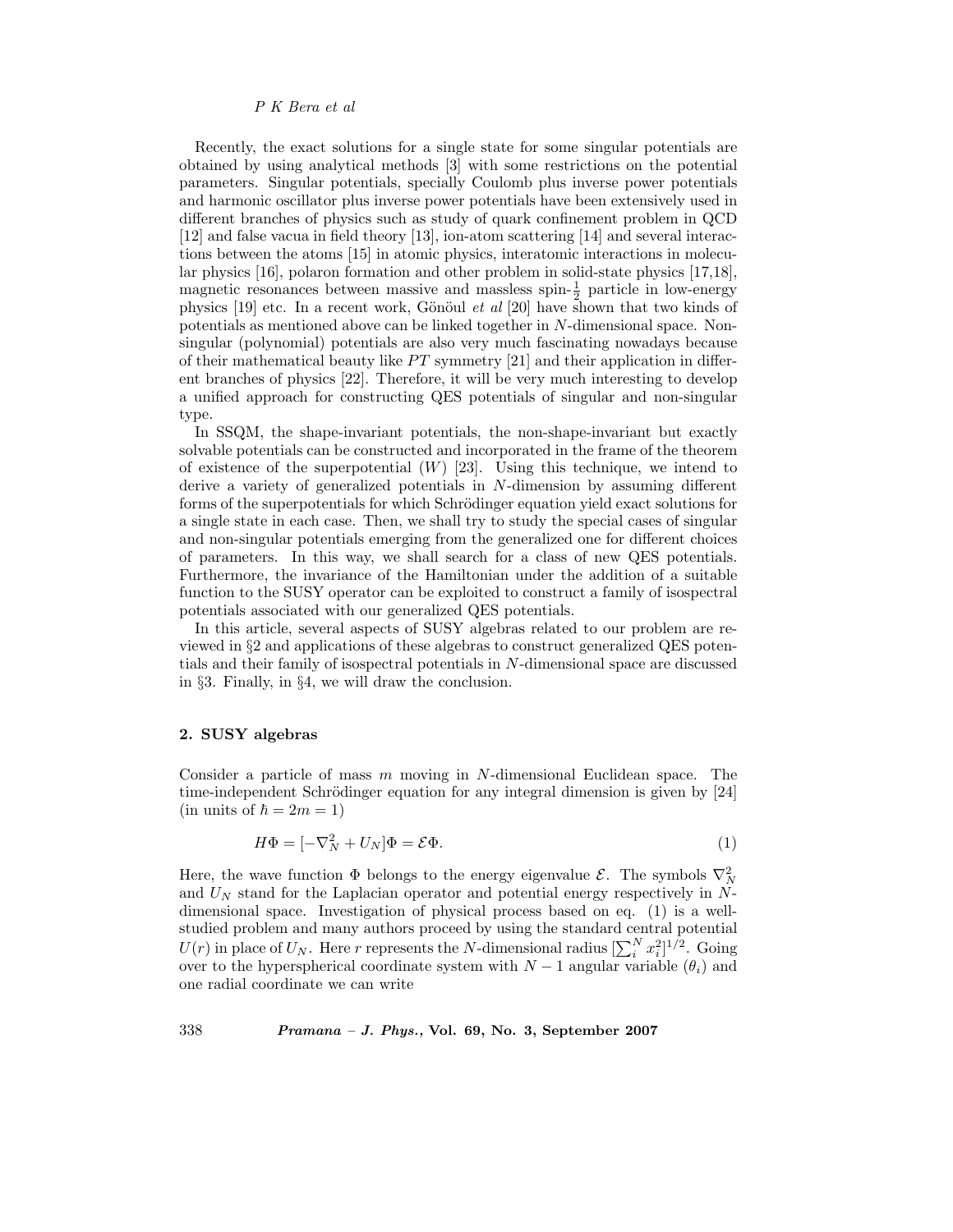$$
\Phi = \frac{\psi_l^n(r)}{r^{\frac{N-1}{2}}} Y_l^M(\theta_i),\tag{2}
$$

where  $Y_l^M(\theta_i)$  represents contributions from the hyperspherical harmonics that arise in higher dimensions. The eigenvalues and eigenfunctions for generalized angular momentum operators in hyperspherical coordinate are determined [25] using the results known from the factorization method [26]. However, from eqs (1) and (2) we have reduced radial Schrödinger equation for the *l*th partial wave on half-line as

$$
H\psi_l^n(r) = \left[ -\frac{d^2}{dr^2} + \frac{(l + \frac{N-1}{2})(l - 1 + \frac{N-1}{2})}{r^2} + V(r) \right] \psi_l^n(r)
$$
  
=  $\mathcal{E}_l^n \psi_l^n(r).$  (3)

Here the superscript  $n$  refers to a quantum number, the interpretation of which depends on the choice of  $V(r)$ .

In SSQM, the Hamiltonian corresponding to the reduced radial Schrödinger equation for lth partial wave can be written in the form

$$
H = H_1 = -\frac{d^2}{dr^2} + U_1(r),\tag{4}
$$

such that the binding energy  $\mathcal{E}_{1,l}^{(0)}$  of the lowest bound state of  $H_1$  is zero, i.e.

$$
H_1 \psi_{1,l}^{(0)}(r) = 0. \tag{5}
$$

The superscript (0) on reduced wave function  $\psi$  as well as  $\mathcal{E}_{1,l}^{(0)}$  stands for the ground state wave function and energy while the subscript 1 merely indicates that the wave function  $\psi_{1,l}^{(0)}(r)$  belongs to  $H_1$ . Here, we shall use analogous notations for the partner Hamiltonians. The effective potential in the partner Hamiltonian  $H_1$  in eq. (4) consists of centrifugal as well as interaction term and can be written as

$$
U_1(r) = \frac{(l + \frac{N-1}{2})(l - 1 + \frac{N-1}{2})}{r^2} + V_1(r).
$$
\n(6)

The underlying idea of SSQM is to factorize  $H_1$  in the form

$$
H_1 = O^-O^+, \tag{7}
$$

with the operators

$$
O^{\pm} = \pm \frac{\mathrm{d}}{\mathrm{d}r} + W(r). \tag{8}
$$

Here, the so-called superpotential  $W(r)$  is related to the effective potential in eq. (6) by

$$
U_1(r) = W^2(r) - \frac{dW(r)}{dr}.
$$
\n(9)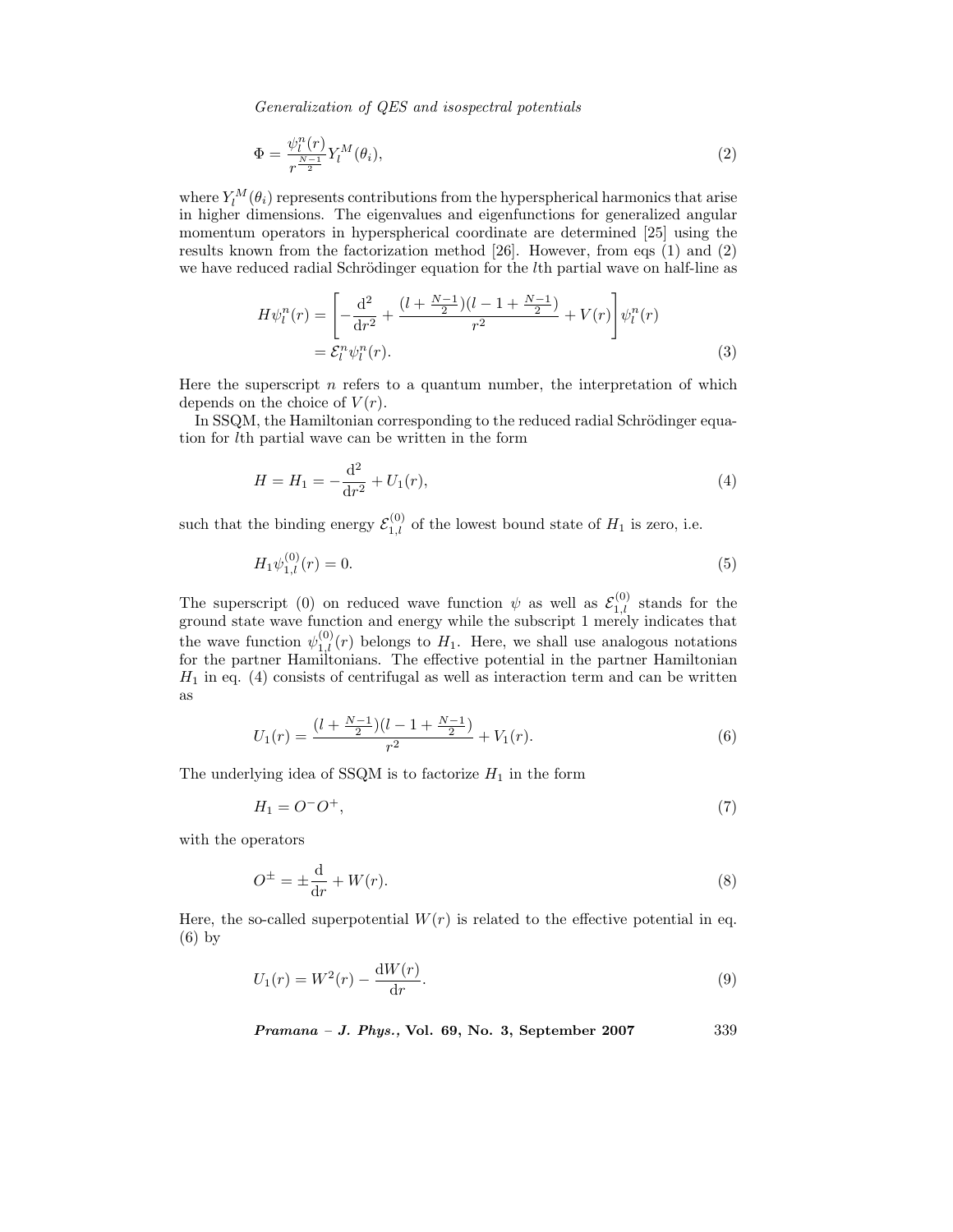The supersymmetric partner  $H_2$  of  $H_1$  is traditionally written as

$$
H_2 = O^+O^- = -\frac{\mathrm{d}^2}{\mathrm{d}r^2} + U_2(r) \tag{10}
$$

with the concomitant supersymmetric partner potential [5,6] as

$$
U_2(r) = W^2(r) + \frac{dW(r)}{dr}.
$$
\n(11)

Equation (7) through eq. (5) automatically guarantees that the ground state of  $H_1$ has zero energy and provides the ground state wave function of  $H_1$  as

$$
\psi_{1,l}^{(0)}(r) = N_{1,l}^{(0)} \exp\biggl(-\int^r W(r') \mathrm{d}r'\biggr),\tag{12}
$$

where  $N_{1,l}^{(0)}$  is the normalization constant.

To construct a new class of potentials, two new operators are defined as

$$
C^{\pm} = \pm \frac{\mathrm{d}}{\mathrm{d}r} + F(r),\tag{13}
$$

with  $F(r)$  to be determined for the requirement that eq. (10) also holds good for these new operators [27,28]. So, one can write

$$
H_2 = O^+O^- = C^+C^-.
$$
\n(14)

From this condition we obtain the Riccati differential equation

$$
\frac{\mathrm{d}F(r)}{\mathrm{d}r} + F^2(r) = \frac{(l + \frac{N-1}{2})(l + 1 + \frac{N-1}{2})}{r^2} + V(r). \tag{15}
$$

A particular solution of eq. (15) is  $W(r)$ , such that the general solution can be written in the form

$$
F(r) = W(r) + Z(r). \tag{16}
$$

With the help of eqs  $(6)$ ,  $(9)$  and  $(16)$ , from eq.  $(15)$  we arrive at the equation

$$
\frac{dZ(r)}{dr} + Z^2(r) + 2W(r)Z(r) = 0.
$$
\n(17)

The solution of eq. (17) is given by

$$
Z(r) = \frac{[\psi_{1,l}^{(0)}(r)]^2}{\lambda + \int_0^r [\psi_{1,l}^{(0)}(r')]^2 \mathrm{d}r'},\tag{18}
$$

where  $\lambda$  is an arbitrary constant. In order to avoid problems with possible singularity, we impose that  $\lambda > 0$  always for any type of problems with even or odd  $(2l + N - 1)$ . With the help of the technique of Alves and Filho [27], we get a new Hamiltonian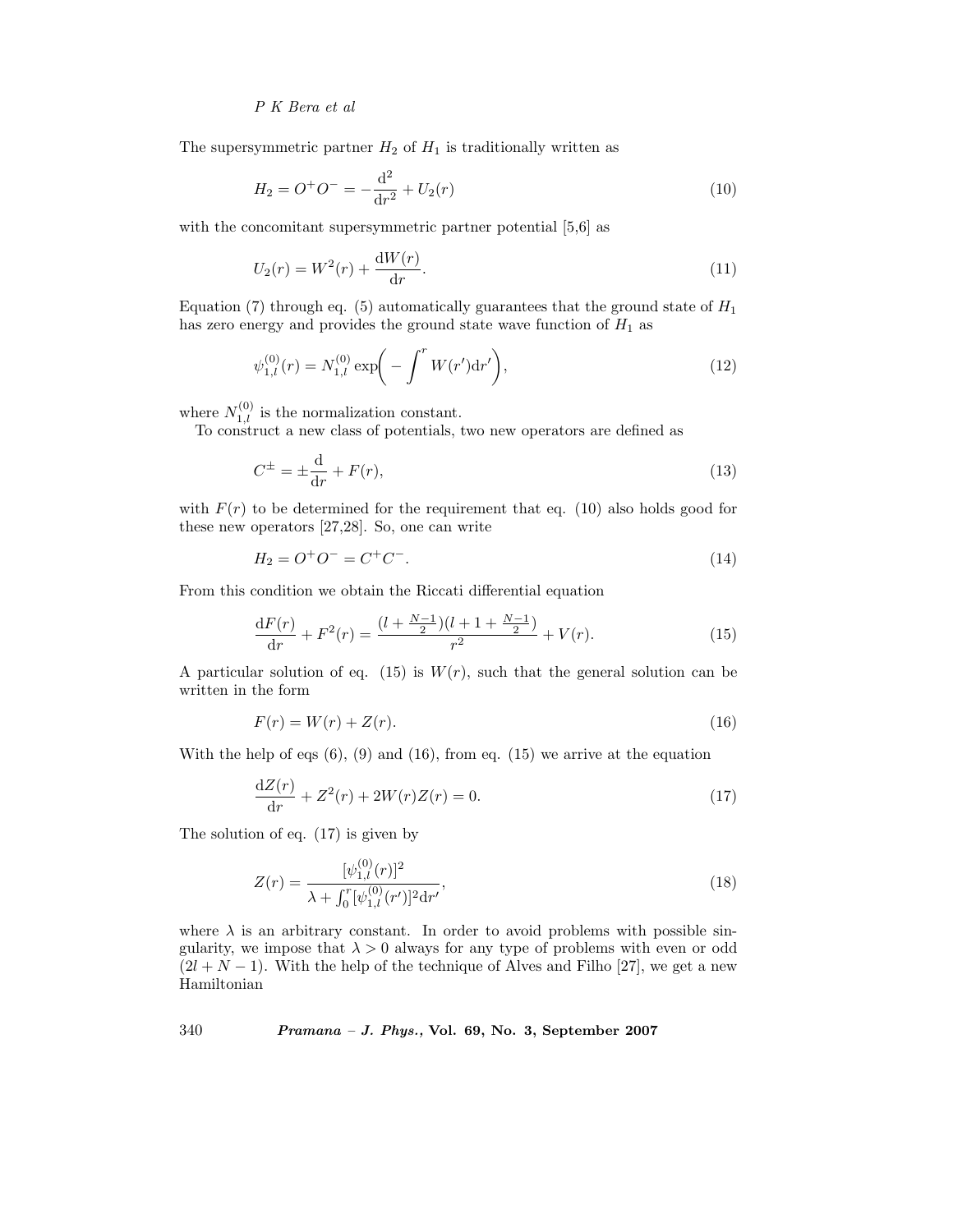$$
\mathcal{H} = H_1 - 2\frac{\mathrm{d}Z(r)}{\mathrm{d}r} = C^{-}C^{+}.\tag{19}
$$

This Hamiltonian can be regarded as a generalized version of  $H_1$  and is characterized by a new family of potentials

$$
\mathcal{U}(r) = U_1(r) - 2\frac{\mathrm{d}Z(r)}{\mathrm{d}r}.\tag{20}
$$

Again, the spectra of  $H_2$  coincide with the spectra of  $H_1$  except for the missing ground state of the latter. By Mielnik [29] we now write

$$
\mathcal{H}C^+ = C^+H_1. \tag{21}
$$

From eq. (21) it is clear that eigenvectors  $\Phi_{2,l}$  and  $C^+\Phi_{2,l}$  of  $H_2$  and  $\mathcal H$  belong to the same eigenvalues. Therefore,  $H$  and  $H_2$  will be isospectral provided we can show that the lowest energy level of  $\mathcal H$  lies at the ground state of  $H_1$ . To that end, we introduce a missing vector  $\phi$  to the set  $\{C^+\Phi_{2,l}; l=1,2,\ldots\}$  such that

$$
\langle \phi | C^+ \Phi_{2,l} \rangle = 0, \quad l = 1, 2, 3, \dots \tag{22}
$$

This equation also implies that

$$
\langle C^- \phi | \Phi_{2,l} \rangle = 0. \tag{23}
$$

Since  $\Phi_{2,l}$  is an eigenfunction of  $H_2$ , we arrive at the condition

$$
C^{-}\phi = 0 \tag{24}
$$

to determine  $\phi(r)$  in the form

$$
\phi(r) = \psi_{1,l}^{(0)}(r) \exp\left(-\int Z(r') dr'\right). \tag{25}
$$

From eqs (24) and (25) we get

$$
\mathcal{H}\phi(r) = 0.\tag{26}
$$

Equation (26) shows that  $\phi(r)$ , the eigenfunction of H, belongs to the ground state eigenvalue of  $H_1$ .

### **3. Case study**

We shall now use the aforementioned technique of supersymmetry-inspired quantum mechanics to generate several generalized potentials having the form of Coulomb plus singular and non-singular, harmonic oscillator plus singular and non-sigular, non-singular and finally singular plus non-singular potentials in N-dimensional space which are exactly solvable for a single state. In our construction process, eq. (9) has been used with a suitable choice of  $W(r)$ . Selection of  $W(r)$  should be made in such a way that, the wave function  $\psi_{1,l}^{(0)}(r)$  in eq. (12) is normalizable. The wave functions  $\psi_{1,l}^{(0)}(r)$ , of the derived potentials and their SUSY partners  $(U_2)$  and also the family of isospectral potentials  $(U)$  have been derived. These information may turn out to be very instructive for the study of numerous aspects in various fields of physics. Such examples are in the study of loosely bound systems like halo nuclei, as well as, in scattering length and coupling parameter calculations [14].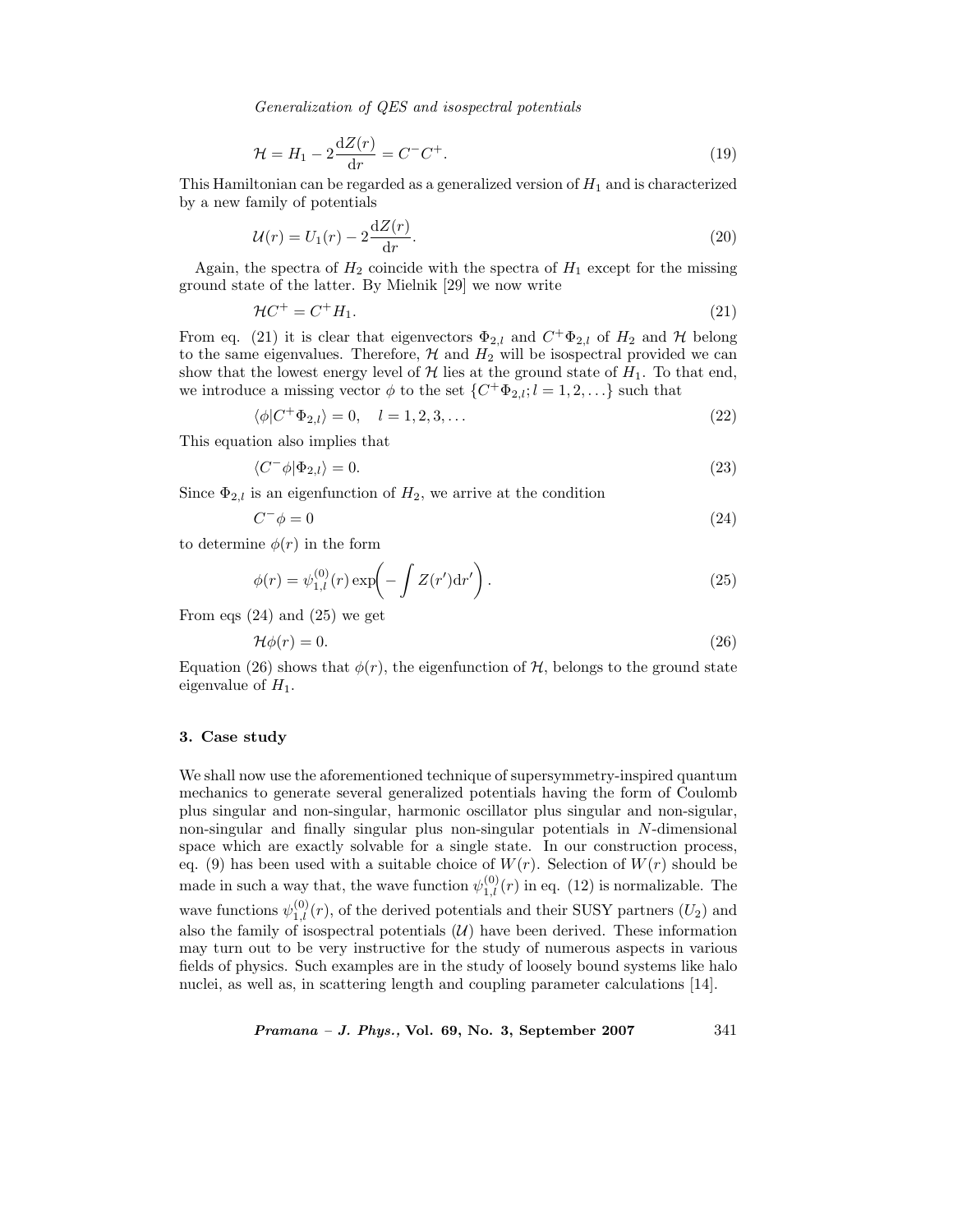#### 3.1 *Coulomb plus singular and non-singular potentials*

Since the exponent of  $e$  in the Coulomb wave function contains a term linear in  $r$ , eq. (12) suggests us to choose the superpotential  $W(r)$  to generate Coulomb plus singular or non-singular interactions as

$$
W(r) = -\frac{l + \frac{N-1}{2}}{r} + \alpha + \beta \mathrm{d}r^{d-1},\tag{27}
$$

where the parameters  $\alpha$  and  $\beta$  are to be determined by the demand of normalizability of  $\psi_{1,l}^{(0)}(r)$  in eq. (12). Using this superpotential, eq. (9) gives the effective potential function  $U_1(r)$  as

$$
U_1(r) = \frac{(l + \frac{N-1}{2})(l - 1 + \frac{N-1}{2})}{r^2} - \frac{B}{r}
$$
  
+
$$
Cr^{2d-2} - Dr^{d-2} + Er^{d-1} + A,
$$
 (28)

which is exactly solvable at zero energy. Here, the coupling parameters are  $B =$  $2\alpha(l + \frac{N-1}{2}), C = \beta^2 d^2, D = \beta d(2l + N + d - 2), E = 2\alpha \beta d$  and the symbol A represents the change of reference point of the energy. Hence it is possible to describe a large number of Coulomb-dominated interactions by suitable choice of  $\alpha, \beta, d, l$  and N. For a given set of these parameters, the solution of the Schrödinger equation for the QES potential save the centrifugal term

$$
V_1(r) = -\frac{B}{r} + Cr^{2d-2} - Dr^{d-2} + Er^{d-1}
$$
\n(29)

is

$$
\psi_{1,l}^{(0)}(r) = N_{1,l}^{(0)} r^{l + \frac{N-1}{2}} \exp(-\alpha r - \beta r^d),\tag{30}
$$

with the ground state energy

$$
\mathcal{E}_{1,l}^{(0)} = -A.\tag{31}
$$

Interestingly, the results for Coulomb interaction can be recovered from eqs (29)– (31) by choosing  $\beta = 0$  and  $N = 3$ .

In a similar manner, it is staightforward to get the expressions of wave functions and energy derived by Gönül *et al* [20] by choosing  $d = -1$  in our expressions eqs  $(29)$ – $(31)$ . In table 1, we present the wave function and energy for some QES Coulomb-dominated interactions which are exactly solvable for ground state. From the expressions of wave functions presented in the table, it is clear that  $\psi_{1,l}^{(0)}(r)$  satisfies the desired threshold  $(Lt_{r\to 0}\psi_{1,l}^{(0)}(r) = 0)$  and asymptotic behaviour  $(Lt_{r\to\infty}\psi_{1,l}^{(0)}(r) = 0)$  for  $\text{Re}(\alpha) > 0$  and  $\text{Re}(\beta) > 0$  and the normalization constant  $N_{1,l}^{(0)}(1/\sqrt{N_{1,l}^{(0)}})$  are found to be finite. The representative values of these for some d are presented in Appendix A. It is interesting to note that except for the case of  $d = 1$ , use of the analytic expressions for the coupling parameters E and D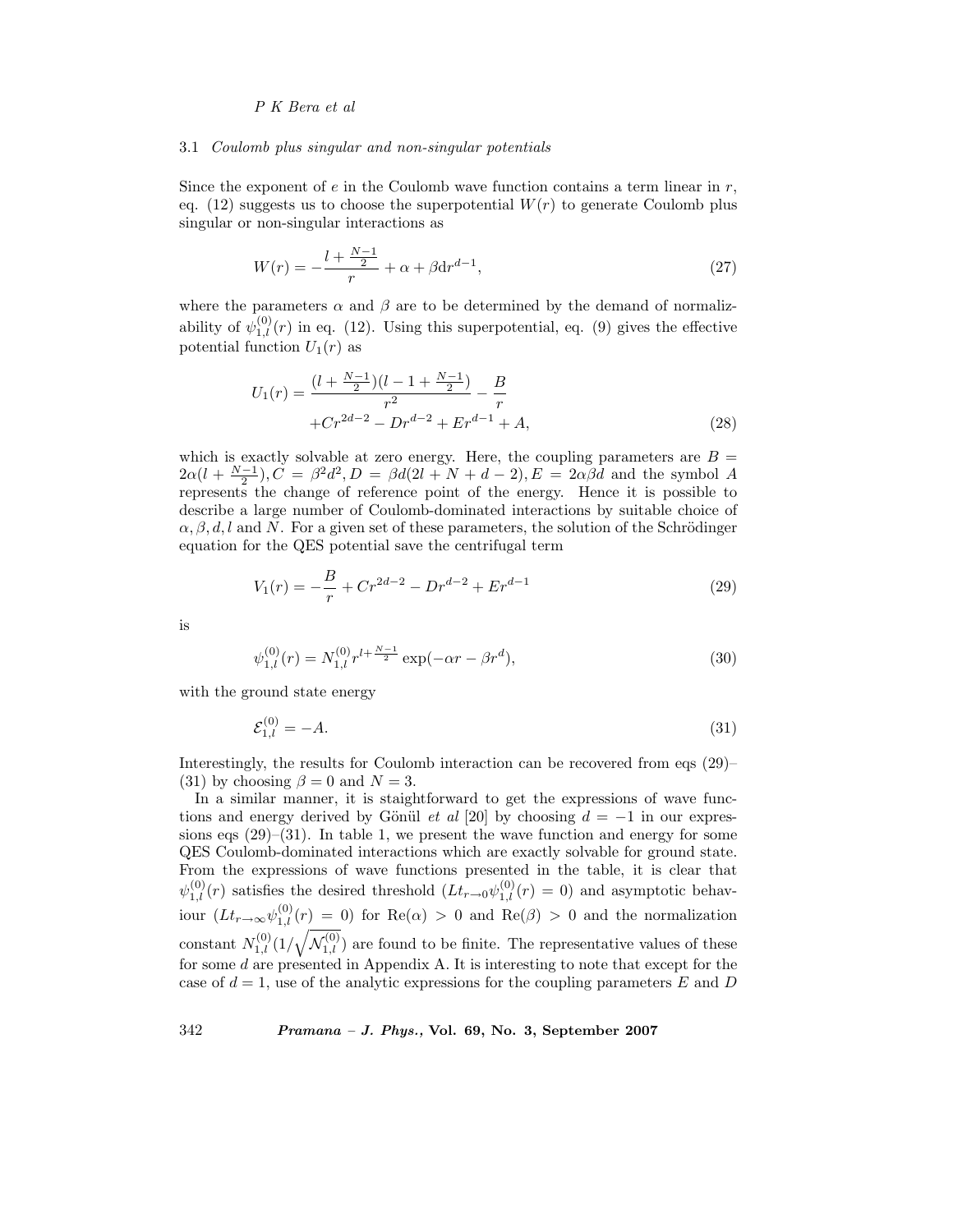**Table 1.** Ground state energies  $(\mathcal{E}_{1,l}^{(0)})$  and reduced radial wave functions  $(\psi_{1,l}^{(0)}(r))$  for Coulomb-dominated singular and non-singular interaction  $V_1(r)$ derived from eqs (29)–(31) with  $d = \pm \frac{1}{2}, \pm 1, \pm \frac{3}{2}, -2, \pm 3$  and Re( $\alpha$ ) > 0,  $\text{Re}(\beta) > 0.$ 

| Parameter                               | $V_1(r)$                                                                                                                                                                                | $\psi_{1,l}^{(0)}(r) = N_{1,l}^{(0)} r^{l+\frac{N-1}{2}} \times$                                                    | $\mathcal{E}^{(0)}_{1.l}$                                                                                 |
|-----------------------------------------|-----------------------------------------------------------------------------------------------------------------------------------------------------------------------------------------|---------------------------------------------------------------------------------------------------------------------|-----------------------------------------------------------------------------------------------------------|
| $d=\frac{1}{2}$                         | $-\frac{B-C}{r} + \frac{E}{\sqrt{r}} - \frac{D}{r^{3/2}}$                                                                                                                               | $\exp(-\alpha r - \beta \sqrt{r})$                                                                                  | $-\frac{E^2}{4D^2}(2l+N-\frac{3}{2})^2$                                                                   |
| $d = -\frac{1}{2}$<br>$d=1$             | $\begin{array}{c c} -\frac{B}{r}+\frac{C}{r^3}+\frac{E}{r^{3/2}}-\frac{D}{r^{5/2}} \\ \hline -\frac{B}{r}-\frac{D}{r} \end{array}$                                                      | $\label{eq:1} \begin{array}{l} \exp(-\alpha r-\frac{\beta}{\sqrt{r}})\\ \exp(-\alpha r-\beta r) \end{array}$        | $-\frac{E^2}{4D^2}(2l+N-\frac{5}{2})^2$<br>- $(\alpha+\beta)^2$                                           |
| $d=-1$                                  | $-\frac{B}{r} + \frac{E}{r^2} - \frac{D}{r^3} + \frac{C}{r^4}$                                                                                                                          | $\exp(-\alpha r - \frac{\beta}{r})$                                                                                 | $-\frac{E^2}{4D^2}(2l+N-3)^2$                                                                             |
| $d=\frac{3}{2}$                         | $-\frac{B}{r}$ + $Cr + E\sqrt{r} - \frac{D}{\sqrt{r}}$                                                                                                                                  | $\exp(-\alpha r - \beta r^{3/2})$                                                                                   | $-\frac{E^2}{4D^2}(2l+N-\frac{1}{2})^2$                                                                   |
| $d=-\frac{3}{2}$<br>$d=-2\,$<br>$d=3\,$ | $-\frac{B}{r}+\frac{C}{r^5}-\frac{D}{r^{7/2}}+\frac{E}{r^{5/2}}$<br>$\begin{array}{c c} -\frac{B}{r}+\frac{E}{r^3}-\frac{D}{r^4}+\frac{C}{r^6}\\ -\frac{B}{r}+Cr^4+Er^2-Dr \end{array}$ | $\exp(-\alpha r - \frac{\beta}{r^{3/2}})$<br>$\exp(-\alpha r - \frac{\beta}{r^2})$<br>$\exp(-\alpha r - \beta r^3)$ | $-\frac{E^2}{4D^2}(2l+N-\frac{7}{2})^2$<br>$-\frac{E^2}{4D^2}(2l+N-4)^2$<br>$-\frac{E^2}{4D^2}(2l+N+1)^2$ |
| $d=-3\,$                                | $-\frac{B}{r}+\frac{C}{r^8}-\frac{D}{r^5}+\frac{E}{r^4}$                                                                                                                                | $\exp(-\alpha r - \frac{\beta}{r^3})$                                                                               | $-\frac{E^2}{4D^2}(2l+N-5)^2$                                                                             |

in eq. (31) gives the exact energy  $\mathcal{E}_{1,l}^{(0)}$  independent of  $\beta$ . Now, it is pertinent to investigate whether  $\psi_{1,l}^{(0)}(r)$  remains the eigenfunction belonging to the  $\beta$ -independent eigenvalue  $\mathcal{E}_{1,l}^{(0)}(\alpha)$  inspite of the violation of threshold or asymptotic behaviour of  $\psi^{(0)}_{1,l}(r)$  for  $\text{Re}(\beta) < 0$  and several choice of d. From our survey regarding this ambiguity, it reveals that (i) for  $\beta < 0$  and  $d < 0$ , the depth of the interaction potentials  $V_1(r)$  decreases as  $|\beta|$  increases (figure 1), (ii) for the same domain of parameters  $\beta$  and d, the wave function diverges to  $\infty$  sharply near the origin as  $|\beta|$  and  $|d|$  increase (figure 2), (iii) the behaviour of the wave function follows the inverted cup-shaped pattern of the ground state wave function in the interaction region with the energy given by eq. (31) (figure 3), (iv) for  $\beta < 0$  and  $d > 0$ , the divergent part  $e^{|\beta|r^d}$  of  $\psi_{1,l}^{(0)}(r)$  as  $r \to \infty$  has been supressed by  $e^{-\alpha r}(\alpha > 0)$  for  $d < 1$  and (v) figure 4 exhibits that although  $\psi_{1,l}^{(0)}(r)$  diverges in the asymptotic region for  $\beta < 0$  and  $d > 1$ , the wave function possesses the single maximum without node in the interaction region for the energy given in eq. (31). Furthermore, the square integrability of the wave function for the above choice of parameters assures the convergence of improper integral appearing in the normalization constants and determination of expectation values of several physical observables. From these observations, we may conclude that despite the violation of SUSY for  $\beta < 0$  and  $d < 0, \psi_{1,l}^{(0)}(r)$  may play the role of ground state energy wave function for the interaction potential  $V_1(r)$  belonging to the  $\beta$ -independent energy eigenvalue  $\mathcal{E}_{1,l}^{(0)}(\alpha)$ in eq. (31) for the range  $-0.5 < \beta < 0, |d| \le 1.5$ .

The supersymmetric partner potential function  $U_2(r)$  of the potential  $U_1(r)$  is obtained from eq. (11) as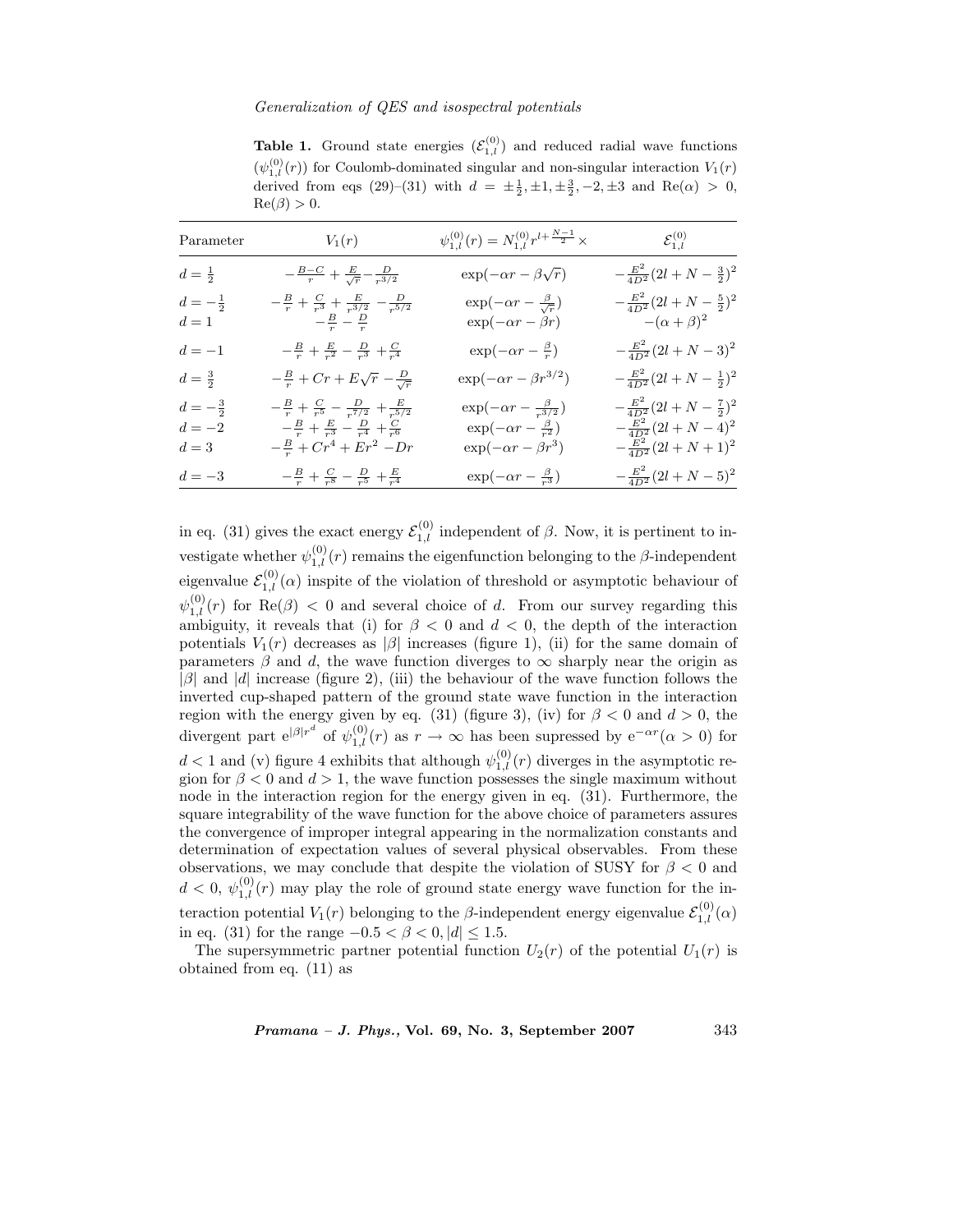

**Figure 1.** A plot of  $V_1(r)$  in eq. (29) demonstrating the reduction of the depth of the potentials with  $\beta = 0, -0.3, -0.5$  for the exponent  $d = -0.5$ . The x-axis denotes the variable  $r$  and the  $y$ -axis denotes the values of  $V_1(r)$ .



**Figure 2.** The graph for  $\psi_{1,l}^{(0)}(r)$  in eq. (30) for  $d = -0.5$  and  $\beta = 0, -0.3, -0.5$ displaying the gradual change of the threshold behavior of the ground state wave function. The  $x$ -axis denotes the variable  $r$  and the  $y$ -axis denotes the values of  $\psi_{1,l}^{(0)}(r)$ .





**Figure 3.** Figure displaying inverted cup shape of ground state wave function in the interaction region of the potential at the energy given by eq. (30) for  $d = -0.5, \alpha =$ 1 and  $\beta = -0.5$  which supports the existence of bound state despite the violation of threshold behaviour. The x-axis denotes the variable  $r$  and the *y*-axis denotes the values of  $\mathcal{E}_{1,l}^{(0)}$ ,  $\psi_{1,l}^{(0)}(r)$ ,  $V_1(r)$ .

**Figure 4.** The graphs  $\psi_{1,l}^{(0)}(r)$  and  $V_1(r)$ for  $d = 1.5, \alpha = 1$  and  $\beta = -0.1$  demonstrate existence of the bound state in spite of the violation of asymptotic behaviour of the wave functions. The  $x$ -axis denotes the variable  $r$  and the  $y$ -axis denotes the values of  $\psi^{(0)}_{1,l}(r), V_1(r)$ .

$$
U_2(r) = \frac{(l + \frac{N-1}{2})(l + 1 + \frac{N-1}{2})}{r^2}
$$

$$
- \frac{B}{r} + Cr^{2d-2} - D'r^{d-2} + Er^{d-1} + A,
$$
(32)

where  $D' = \beta d(2l + N - d)$ .

Differentiating eq. (18) with respect to r and with the help of eq. (30), a new family of isospectral potentials of QES potentials can be obtained from eq. (20) as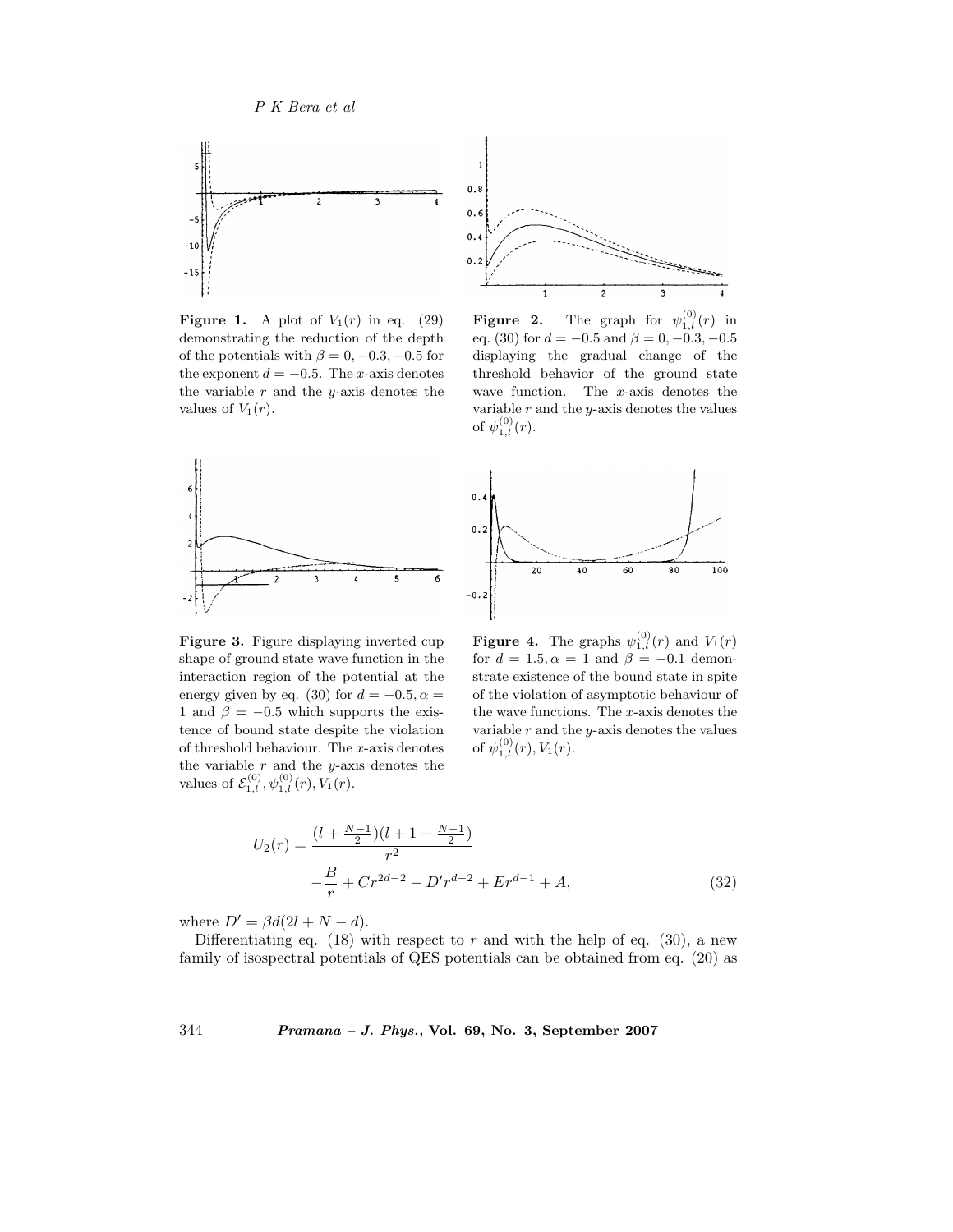$$
\mathcal{U}(r) = U_1(r) - 2 \frac{r^{2l+N-1} \exp(-2\alpha r - 2\beta r^d)}{I^2(r)} \times \left[ \left( \frac{(2l+N-1)}{r} - 2\alpha - 2\beta \mathrm{d}r^{d-1} \right) I(r) - r^{2l+N-1} \exp(-2\alpha r - 2\beta r^d) \right],
$$
\n(33)

where the integration

$$
I(r) = \lambda + \int_0^r r'^{2l+N-1} \exp(-2\alpha r' - 2\beta r'^d) dr'. \tag{34}
$$

Expanding  $e^{-2\beta r'^d}$  to a series and with the help of integral representation [30]

$$
\int_0^u x^{\nu-1} (u-x)^{\mu-1} e^{\gamma x^n} dx = B(\mu, \nu) u^{\mu+\nu-1}
$$
  
\n
$$
\times_n F_n \left( \frac{\nu}{n}, \frac{\nu+1}{n}, \dots, \frac{\nu+n-1}{n};
$$
  
\n
$$
\frac{\mu+\nu}{n}, \frac{\mu+\nu+1}{n}, \dots, \frac{\mu+\nu+n-1}{n}; \gamma u^n \right),
$$
  
\nRe  $\mu > 0$ , Re $\nu > 0$ ,  $n = 2, 3, \dots$ ; (35)

we obtain

$$
I(r) = \lambda + \sum_{0}^{\infty} \frac{(-2\beta)^k}{\Gamma(k+1)} \frac{\Gamma(2l+N+kd)}{\Gamma(2l+N+kd+1)} r^{2l+N+kd} \times {}_1F_1(2l+N+kd; 2l+N+kd+1; -2\alpha r),
$$
\n(36)

where  $\Gamma(\cdot)$  and  $nF_n(\cdot)$  are gamma function and confluent hypergeometric function respectively.

For the Coulomb potential  $(\beta = 0)$ , we obtain the family of isospectral potentials from eqs  $(35)$  and  $(36)$  as

$$
\mathcal{U}^{C}(r) = U_{1}^{C}(r) - 2 \frac{r^{2l+N-1} \exp(-2\alpha r)}{I_{C}^{2}(r)} \times \left[ \left( \frac{(2l+N-1)}{r} - 2\alpha \right) I_{C}(r) - r^{2l+N-1} \exp(-2\alpha r) \right], \quad (37)
$$

where the integration

$$
I_C(r) = \lambda + \frac{\Gamma(2l+N)}{\Gamma(2l+N+1)} r^{2l+N} {}_1F_1(2l+N; 2l+N+1; -2\alpha r). \tag{38}
$$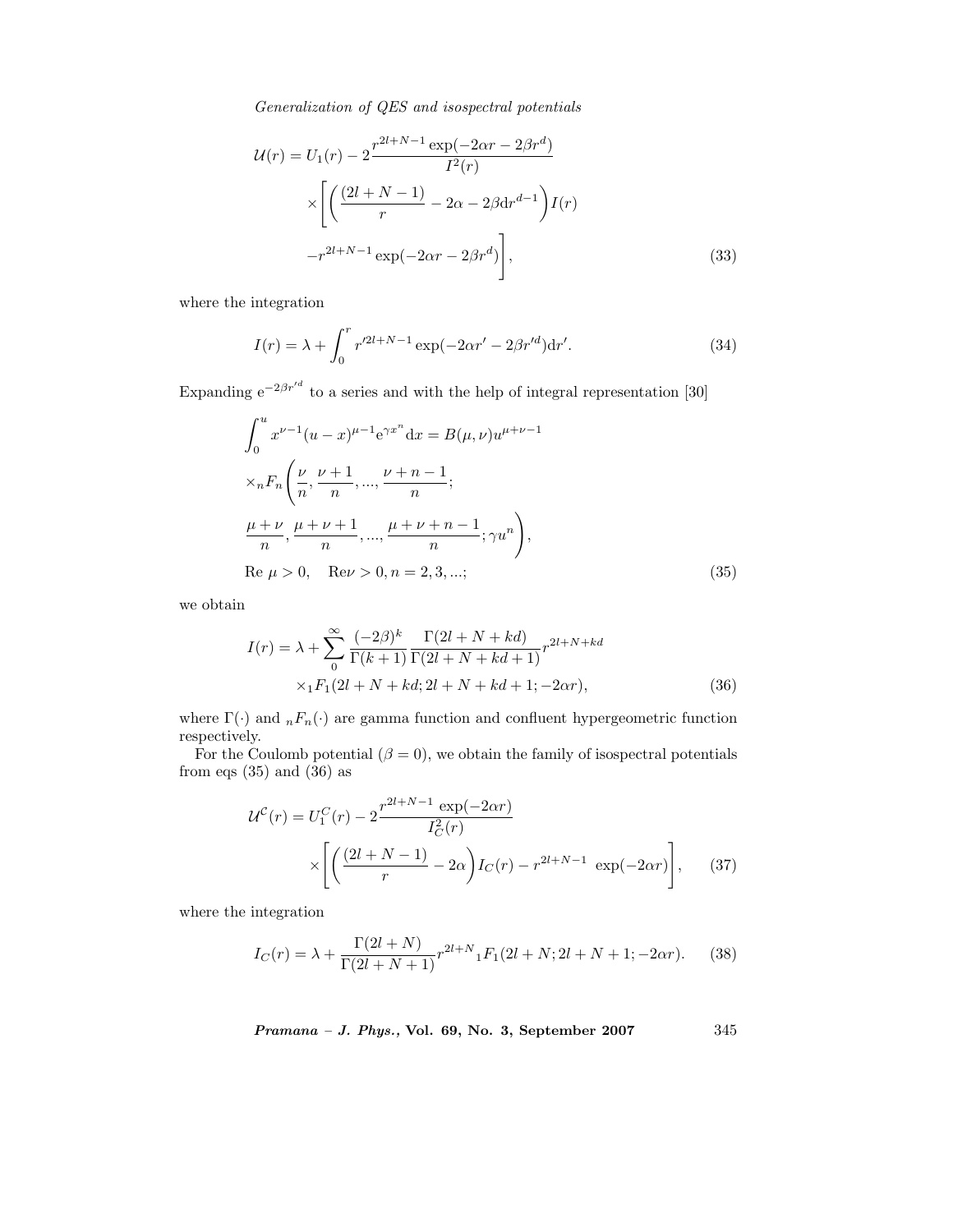#### 3.2 *Harmonic oscillator plus singular and non-singular potentials*

The study of harmonic oscillator plus singular and non-singular potentials have been desirable to understand several physical phenomena like structural phase transitions, polaron formation in solids etc. For this case, we consider a superpotential

$$
W(r) = -\frac{l + \frac{N-1}{2}}{r} + 2\alpha r + \beta \mathrm{d}r^{d-1},\tag{39}
$$

where the parameters  $\alpha$  and  $\beta$  are also to be determined by the demand of normalizability of  $\psi_{1,l}^{(0)}(r)$  in eq. (12). Using this superpotential, we can write the effective potential function  $U_1(r)$  as

$$
U_1(r) = \frac{(l + \frac{N-1}{2})(l - 1 + \frac{N-1}{2})}{r^2} + Br^2 + Cr^{2d-2} - Dr^{d-2} + Er^d + A,
$$
\n(40)

which is also exactly solvable at zero energy. Here, the coupling parameters are  $B = 4\alpha^2$ ,  $C = \beta^2 d^2$ ,  $D = \beta d(2l + N + d - 2)$ ,  $E = 4\alpha\beta d$  and shift of the reference point of energy A is given by  $A = -2\alpha(2l + N)$ . As before, for a given set of parameters  $\text{Re}(\alpha)$ ,  $\text{Re}(\beta)$ , d, l and N, the ground state solution of the Schrödinger equation for the interaction

$$
V_1(r) = Br^2 + Cr^{2d-2} - Dr^{d-2} + Er^d
$$
\n(41)

is

$$
\psi_{1,l}^{(0)}(r) = N_{1,l}^{(0)} r^{l + \frac{N-1}{2}} \exp(-\alpha r^2 - \beta r^d),\tag{42}
$$

with the corresponding ground state energy

$$
\mathcal{E}_{1,l}^{(0)} = \frac{E}{2D}(2l+N)(2l+N+d-2). \tag{43}
$$

It is easy to check that the choice  $\beta = 0$  in (41)–(43) reproduces the harmonic oscillator potential  $V_1(r)=4\alpha^2r^2$  with the ground state energy

$$
\mathcal{E}_{1,l}^{(0)H.O.} = 2\alpha(2l+N) \tag{44}
$$

and wave function as

$$
\psi_{1,l}^{(0)H.O.}(r) = N_{1,l}^{(0)} r^{l + \frac{N-1}{2}} \exp(-\alpha r^2).
$$
\n(45)

Here, the parameter  $B$  can be written in terms of other parameters as

$$
B = \frac{E^2}{4C}; \quad C, E > 0
$$
\n(46)

and for  $d = -1$  we can recover the results of ref. [3]. For other choice of d values, one can construct a number of harmonic oscillators plus different types of singular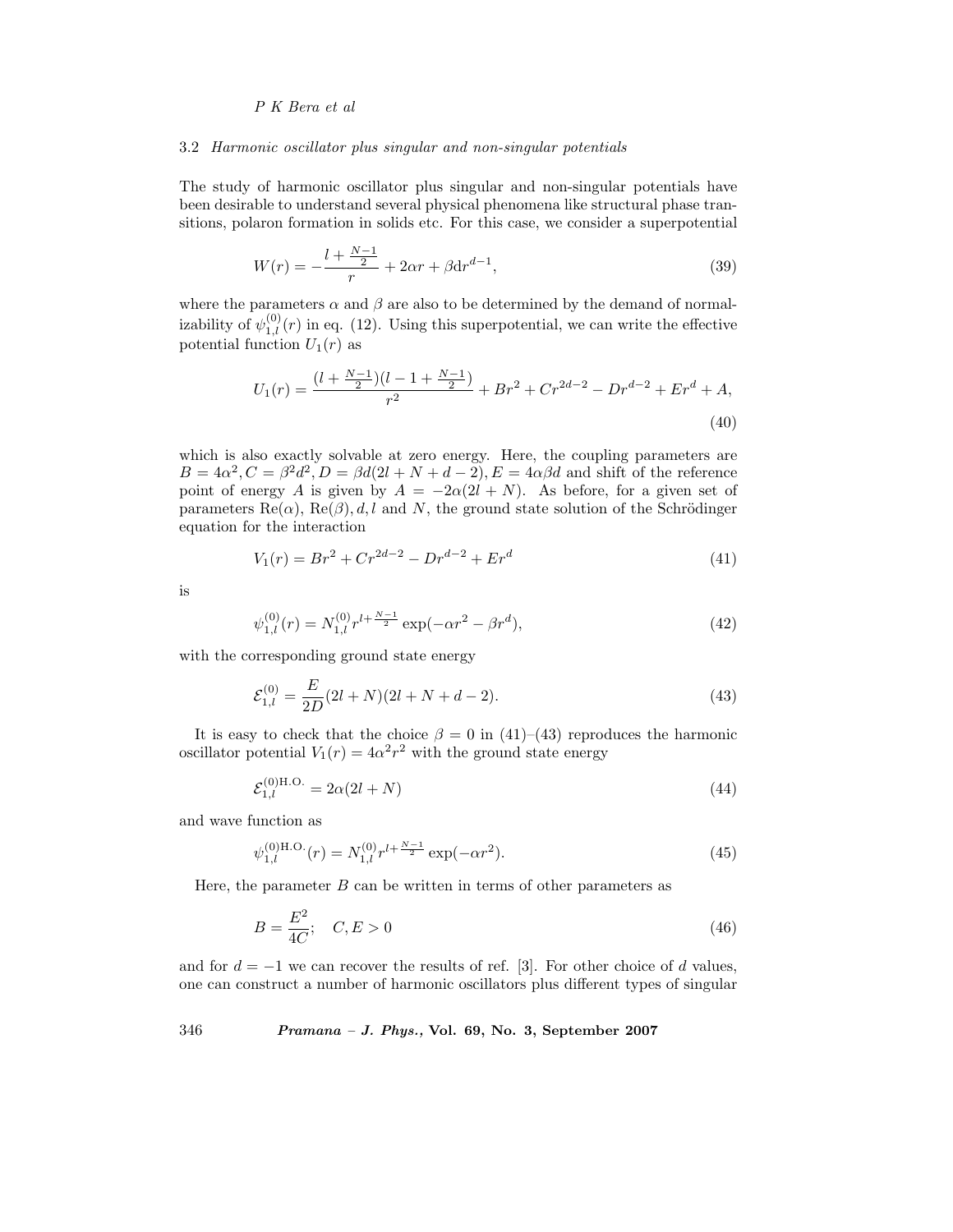*Generalization of QES and isospectral potentials*



**Figure 5.**  $\psi_{1,l}^{(0)}(r)$  for  $d = 3, \alpha = 1$  and  $\beta = -0.1, -0.5(-0.1)$ . The x-axis denotes the variable r and the y-axis denotes the values of  $\psi_{1,l}^{(0)}(r)$ .

**Table 2.** Ground state energies  $(\mathcal{E}_{1,l}^{(0)})$  and reduced radial wave functions  $(\psi_{1,l}^{(0)}(r))$  for harmonic oscillator plus singular and non-singular interaction  $V_1(r)$  derived from eqs (41)–(43) with  $d = \pm \frac{1}{2}, \pm 1, -2, 3$  and  $Re(\alpha) > 0$ ,  $\text{Re}(\beta) > 0.$ 

| $\label{eq:parameter} {\rm Parameter}$ | $V_1(r) =$                                                                                   | $\psi_{1,l}^{(0)}(r) = N_{1,l}^{(0)} r^{l+\frac{N-1}{2}} \times$              | $\mathcal{E}_{1l}^{(0)}$                                                    |
|----------------------------------------|----------------------------------------------------------------------------------------------|-------------------------------------------------------------------------------|-----------------------------------------------------------------------------|
| $d=\frac{1}{2}$                        | $Br^2 + E\sqrt{r} + \frac{C}{r} - \frac{D}{r^{3/2}}$                                         | $\exp(-\alpha r^2 - \beta \sqrt{r})$                                          | $\frac{E}{2D}(2l+N)(2l+N-\frac{3}{2})$                                      |
| $d=-\frac{1}{2}$<br>$d=1$              | $Br^2 + \frac{E}{\sqrt{r}} + \frac{C}{r^3} - \frac{D}{r^{5/2}}$<br>$Br^2 + Er - \frac{D}{r}$ | $\exp(-\alpha r^2 - \frac{\beta}{\sqrt{r}})$<br>$\exp(-\alpha r^2 - \beta r)$ | $\frac{\frac{E}{2D}(2l+N)(2l+N-\frac{5}{2})}{\frac{E}{2D}(2l+N)(2l+N-1)-C}$ |
| $d=-1$                                 | $Br^2 + \frac{E}{r} + -\frac{D}{r^3} + \frac{C}{r^4}$                                        | $\exp(-\alpha r^2 - \frac{\beta}{r})$                                         | $\frac{E}{2D}(2l+N)(2l+N-3)$                                                |
| $d=-2\,$                               | $Br^2 + \frac{E}{r^2} - \frac{D}{r^4} + \frac{C}{r^6}$                                       | $\exp(-\alpha r^2 - \frac{\beta}{r^2})$                                       | $\frac{E}{2D}(2l+N)(2l+N-4)$                                                |
| $d=3$                                  | $Br^2 + Er^3 - Dr + Cr^4$                                                                    | $\exp(-\alpha r^2 - \beta r^3)$                                               | $\frac{E}{2D}(2l+N)(2l+N+1)$                                                |

and non-singular potentials from eq. (41). Analogous to our previous study, it is observed that for  $\beta < 0$  and  $d > 0$  the singular part  $e^{|\beta|r^d}$  of  $\psi_{1,l}^{(0)}(r)$  has been compensated by the strongly decaying harmonic oscillator part  $e^{-\alpha r^2}(\alpha < 0)$  for  $0 < d < 2$ . Consequently, the wave function behaves regular near the origin and in the asymptotic region for  $0 < d < 2$  and  $-1 < \beta < 0$ . However, for  $d > 2$ , the wave function behaves like the ground state in a wide region for finite part of r for  $-0.1 < \beta < 0$  and increases to  $\infty$  as  $r \to \infty$  as shown in figure 5. But this feature gradually worsen as  $|\beta|$  increases. Therefore, the physically acceptable domain of parameters  $\alpha, \beta$  and d for the harmonic plus singular and non-singular potentials should be considered as  $\alpha > 0$ . Table 2 consists of the QES potentials and their ground state wave functions and the ground state energy. The normalization constants of the ground state wave function for  $d = \pm \frac{1}{2}, \pm 1, -2, 3$  are given in Appendix B.

The supersymmetric partner potential function  $U_2(r)$  of the potential  $U_1(r)$  is obtained as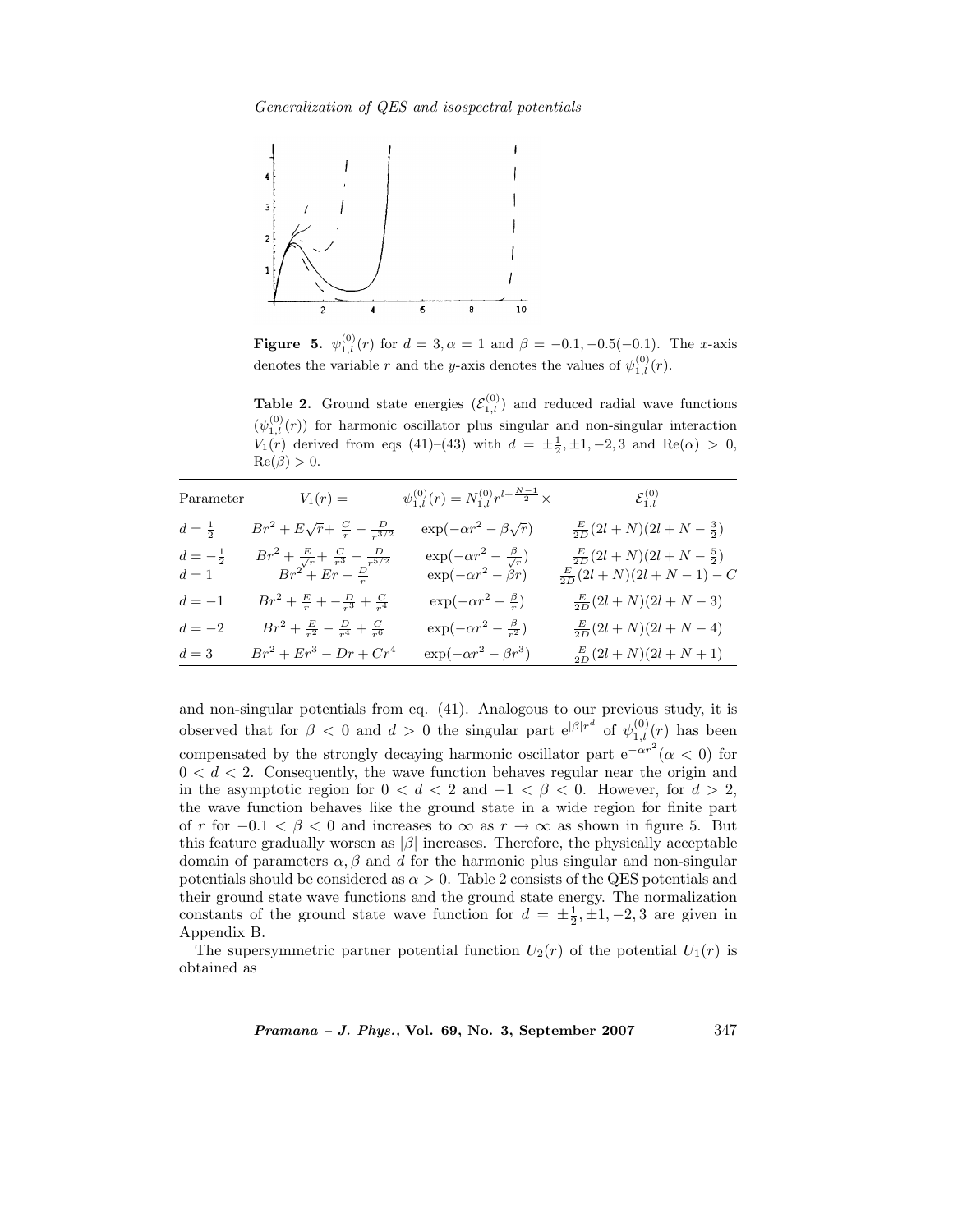$$
U_2(r) = \frac{(l + \frac{N-1}{2})(l + 1 + \frac{N-1}{2})}{r^2} + Br^2 + Cr^{2d-2}
$$

$$
-D'r^{d-2} + Er^d + A,
$$
(47)

where  $D' = \beta d(2l + N - d)$ .

Following the same mathematical artifice, we obtain a family of isospectral potential harmonic oscillator-dominated interactions as

$$
\mathcal{U}(r) = U_1(r) - 2 \frac{r^{2l+N-1} \exp(-2\alpha r^2 - 2\beta r^d)}{I^2(r)}
$$

$$
\times \left[ \left( \frac{2l+N-1}{r} - 4\alpha r - 2\beta \mathrm{d} r^{d-1} \right) I(r) - r^{2l+N-1} \exp(-2\alpha r^2 - 2\beta r^d) \right], \tag{48}
$$

where the value of the integration

$$
I(r) = \lambda + \sum_{k=0}^{\infty} \frac{(-2\beta)^k}{\Gamma(k+1)} \frac{\Gamma(2l+N+kd)}{\Gamma(2l+N+kd+1)} r^{2l+N+kd} \times {}_1F_1 \left( l + \frac{N+kd}{2}; l + \frac{N+kd+2}{2}; -2\alpha r^2 \right).
$$
 (49)

For harmonic oscillator  $(\beta = 0)$ , the isospectral potential is

$$
\mathcal{U}^{\text{H.O.}}(r) = U_1^{\text{H.O.}}(r) - 2 \frac{r^{2l+N-1} \exp(-2\alpha r^2)}{I_{\text{H.O.}}^2(r)} \times \left[ \left( \frac{(2l+N-1)}{r} - 4\alpha r \right) I_{\text{H.O.}}(r) - r^{2l+N-1} \exp(-2\alpha r^2) \right],
$$
\n(50)

where the value of the integration  $I_{\rm H.O.}$  is

$$
I_{\text{H.O.}}(r) = \lambda + \frac{\Gamma(2l+N)}{\Gamma(2l+N+1)} r^{2l+N} {}_{1}F_{1}\left(l + \frac{N}{2}; l + \frac{N+2}{2}; -2\alpha r^{2}\right).
$$
\n(51)

#### 3.3 *Non-singular potential*

In this subsection, we shall consider the non-singular potentials mainly of the form of polynomials. These kinds of potentials have drawn attention to the study of  $PT$ -symmetry and pseudo-harmonicity of the Hamiltonian [21,22].

*Type A*:

Here, we consider a superpotential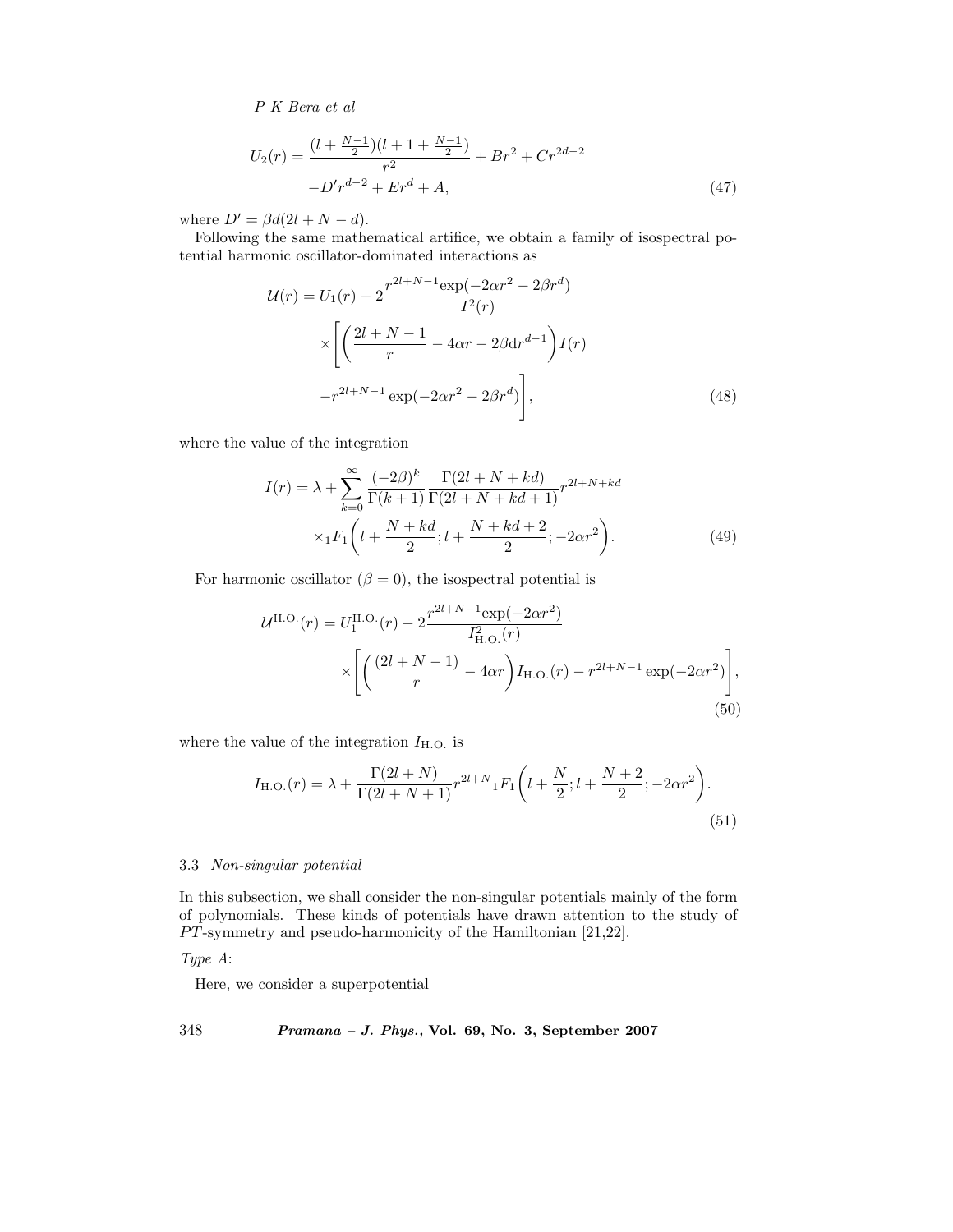**Table 3.** Ground state energies  $(\mathcal{E}_{1,l}^{(0)})$  and reduced radial wave functions  $(\psi_{1,l}^{(0)}(r))$  for non-singular interaction  $V_1(r)$  derived from eqs (54) and (55) with  $d = \frac{5}{2}, 3, \frac{7}{2}, 4, 5$  and  $\text{Re}(\alpha) > 0$ ,  $\text{Re}(\beta) > 0$ .

| Parameter         | $V_1(r) =$                              | $\psi_{1,l}^{(0)}(r) = N_{1,l}^{(0)} r^{l+\frac{N-1}{2}} \times$ | $\mathcal{E}^{(0)}_{1,l}$ |
|-------------------|-----------------------------------------|------------------------------------------------------------------|---------------------------|
| $d = \frac{5}{2}$ | $Ar^8 + Br^{11/2} + Cr^3 - D\sqrt{r}$   | $\exp(-\alpha r^5 - \beta r^{5/2})$                              | $\theta$                  |
| $d=3$             | $Ar^{10} + Br^7 + Cr^4 - Dr$            | $\exp(-\alpha r^6 - \beta r^3)$                                  | $\theta$                  |
| $d=\frac{7}{2}$   | $Ar^{12} + Br^{17/2} + Cr^5 - Dr^{3/2}$ | $\exp(-\alpha r^7 - \beta r^{7/2})$                              |                           |
| $d=4$             | $Ar^{14} + Br^{10} + Cr^6 - Dr^2$       | $\exp(-\alpha r^8 - \beta r^4)$                                  | $\theta$                  |
| $d=5$             | $Ar^{18} + Br^{13} + Cr^8 - Dr^3$       | $\exp(-\alpha r^{10} - \beta r^5)$                               | 0                         |

$$
W(r) = -\frac{l + \frac{N-1}{2}}{r} + 2\alpha \mathrm{d}r^{2d-1} + \beta \mathrm{d}r^{d-1},\tag{52}
$$

where the parameters d,  $\alpha$  and  $\beta$  are to be determined to match the interactions appropriately. Using this superpotential, we obtain the effective potential function  $U_1(r)$  as

$$
U_1(r) = \frac{(l + \frac{N-1}{2})(l - 1 + \frac{N-1}{2})}{r^2} + Ar^{4d-2} + Br^{3d-2} + Cr^{2d-2} - Dr^{d-2},
$$
\n(53)

which is also exactly solvable at zero energy. Here, the coupling parameters are  $A = 4\alpha^2 d^2$ ,  $B = 4\alpha \beta d^2$ ,  $C = \beta^2 d^2 - 2\alpha d(2l + N + 2d - 2)$ ,  $D = \beta \ddot{d}(2l + N + d - 2)$ . For a given set of parameters  $\alpha, \beta, d, l$  and N, the solution representing ground state  $(\mathcal{E}_{1,l}^{(0)} = 0)$  wave function for the Schrödinger equation with the interaction

$$
V_1(r) = Ar^{4d-2} + Br^{3d-2} + Cr^{2d-2} - Dr^{d-2}
$$
\n(54)

is

$$
\psi_{1,l}^{(0)}(r) = N_{1,l}^{(0)} r^{l + \frac{N-1}{2}} \exp(-\alpha r^{2d} - \beta r^d). \tag{55}
$$

For the several choices of the exponent d, one can construct a number of nonsingular potentials from eq. (54). The physically meaningful domain of the parameters  $\alpha$  (or  $\beta$ ) for these interactions are found to be  $\text{Re}(\alpha) > 0$  and  $\text{Re}(\beta) > 0$ . Table 3 consists of the representative QES potentials, ground state wave functions and the ground state energy for  $d = \frac{5}{2}, 3, \frac{7}{2}, 4, 5$ . As before, the normalization constants of  $\psi_{1,l}^{(0)}(r)$  for the above choices of d are presented in Appendix C.

The supersymmetric partner potential function  $U_2(r)$  of the potential  $U_1(r)$  is

$$
U_2(r) = \frac{(l + \frac{N-1}{2})(l + 1 + \frac{N-1}{2})}{r^2} + Ar^{4d-2} + Br^{3d-2} + C'r^{2d-2} - D'r^{d-2},
$$
\n(56)

where  $C' = \beta^2 d^2 - 2\alpha d(2l + N - 2d), D' = \beta d(2l + N - d).$ 

$$
Pramana - J. Phys., Vol. 69, No. 3, September 2007
$$
 349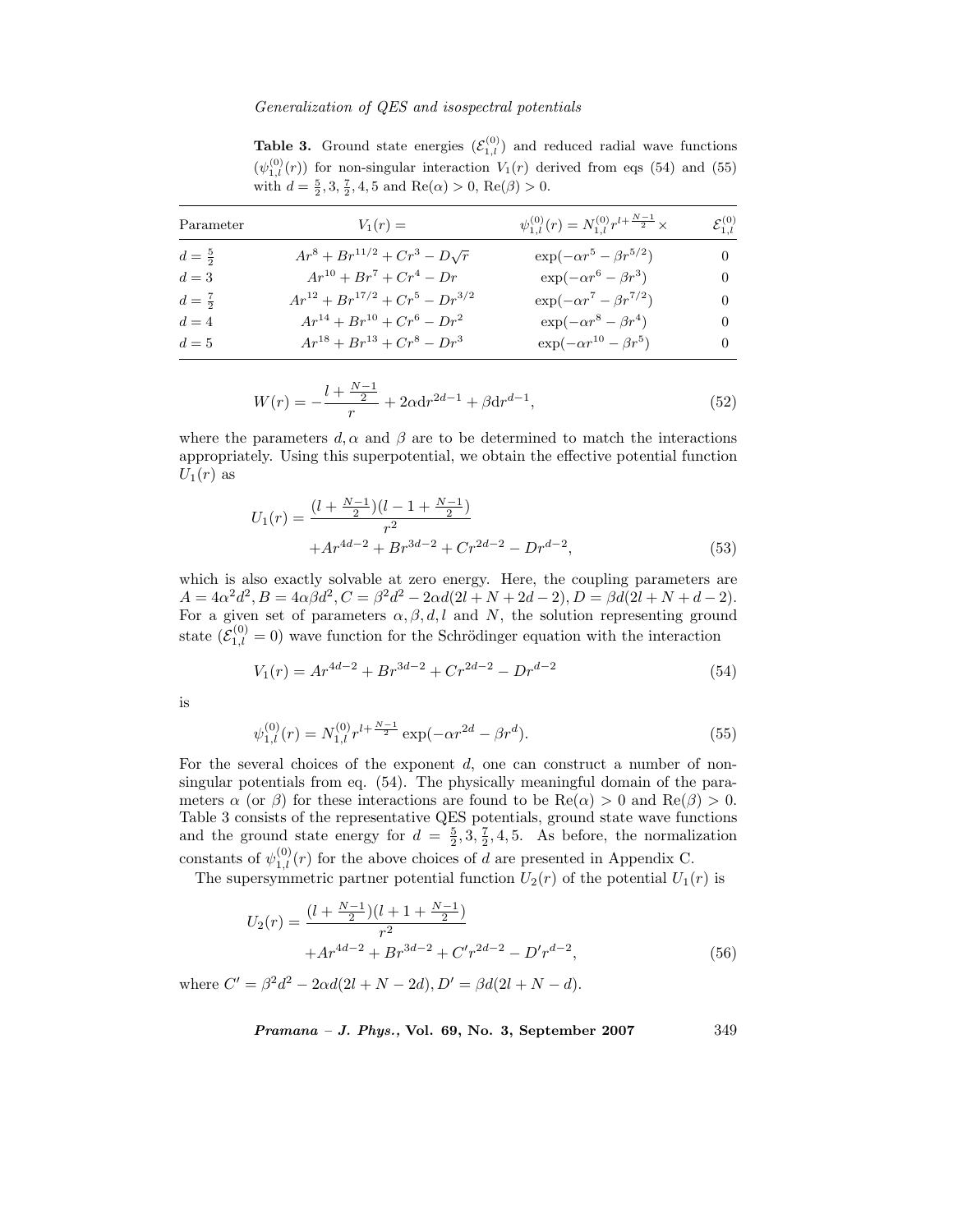Following the same procedure as discussed in the case of Coulomb-dominated interaction, we obtain a new family of isospectral potentials for these QES nonsingular potentials as

$$
\mathcal{U}(r) = U_1(r) - 2 \frac{r^{2l+N-1} \exp(-2\alpha r^{2d} - 2\beta r^d)}{I^2(r)}
$$

$$
\times \left[ \left( \frac{2l+N-1}{r} - 4\alpha \, dr^{2d-1} - 2\beta \, dr^{d-1} \right) I(r) - r^{2l+N-1} \exp(-2\alpha r^{2d} - 2\beta r^d) \right],\tag{57}
$$

where the value of the integration

$$
I(r) = \lambda + \sum_{k=0}^{\infty} \frac{(-2\alpha)^k}{\Gamma(k+1)} \frac{\Gamma(2l+N+2kd)}{\Gamma(2l+N+2kd+1)} r^{2l+N+2kd} \times {}_dF_d \left( \frac{2l+N+2kd}{d}, \frac{2l+N+2kd+1}{d}, \dots, \frac{2l+N+2kd+d-1}{d}; \frac{2l+N+2kd+1}{d}, \frac{2l+N+2kd+2}{d}, \dots, \frac{2l+N+2kd+d}{d}; -2\beta r^d \right).
$$
\n(58)

*Type B*:

We consider a superpotential as

$$
W(r) = -\frac{l + \frac{N-1}{2}}{r} + \alpha \, dr^{d-1} + \beta (d-1) r^{d-2}.
$$
\n(59)

Using this superpotential, we get the effective potential function  $U_1(r)$  as

$$
U_1(r) = \frac{(l + \frac{N-1}{2})(l - 1 + \frac{N-1}{2})}{r^2} + Ar^{2d-2} + Br^{2d-3} + Cr^{2d-4} - Dr^{d-2} - Er^{d-3},\tag{60}
$$

which is exactly solvable at zero energy. Here, the coupling parameters are  $A =$  $\alpha^2 d^2$ ,  $B = 2\alpha\beta d(d-1)$ ,  $C = \beta^2(d-1)^2$ ,  $D = \alpha d(2l + N + d - 2)$ , and  $E = \beta(d - 1)$ 1)(2l+N + d-3). So for a given set of parameters  $\text{Re}(\alpha)$ ,  $\text{Re}(\beta)$ , d, l and N,  $\psi_{1,l}^{(0)}(r)$ for the interaction

$$
V_1(r) = Ar^{2d-2} + Br^{2d-3} + Cr^{2d-4} - Dr^{d-2} - Er^{d-3}
$$
 (61)

is

$$
\psi_{1,l}^{(0)}(r) = N_{1,l}^{(0)} r^{l + \frac{N-1}{2}} \exp(-\alpha r^d - \beta r^{d-1}).\tag{62}
$$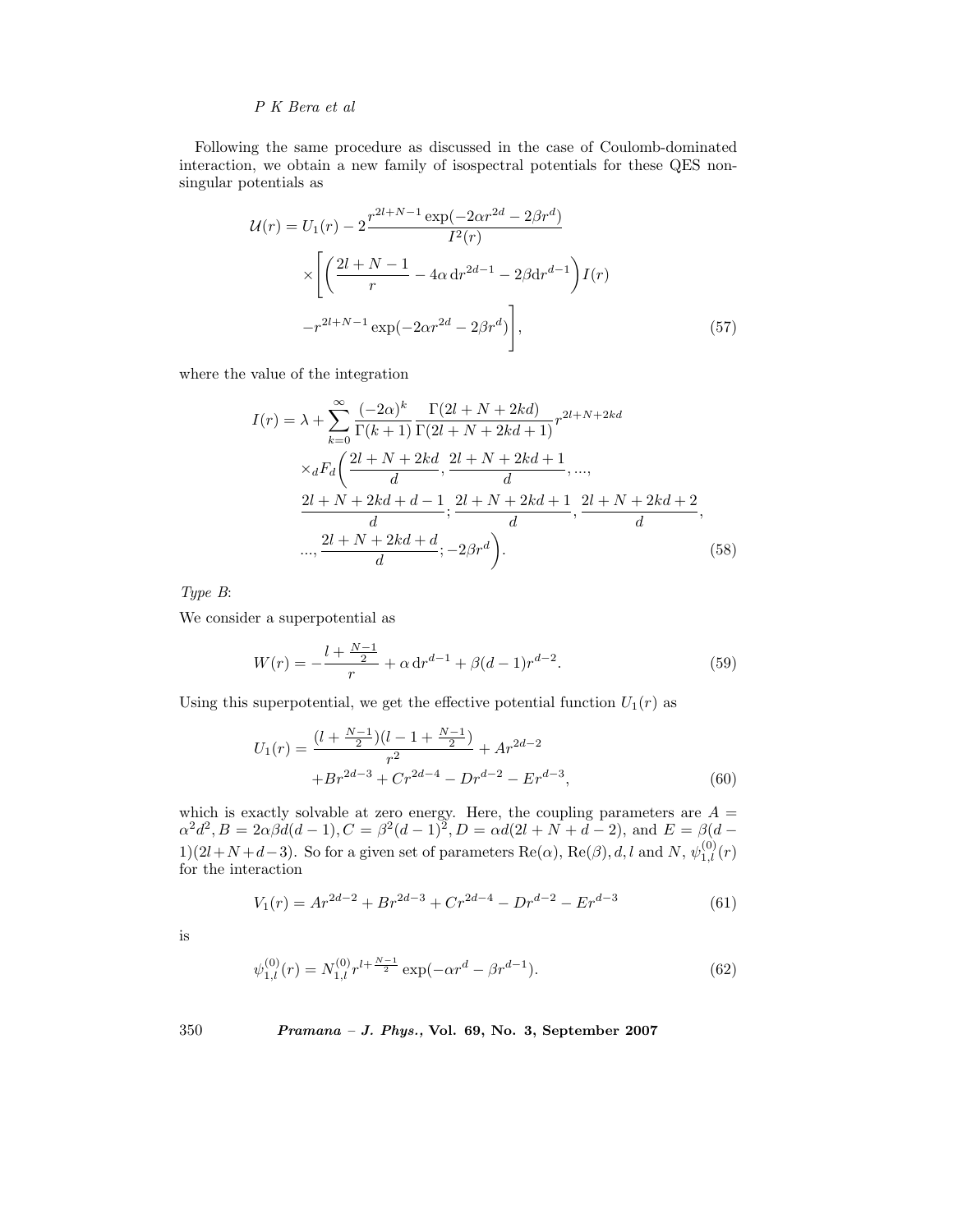For the ground state wave function given in eq. (62) the normalization constants are found to be a combination of special functions whose representatives are presented in Appendix C for  $d = 4$  and 5. The supersymmetric partner potential function  $U_2(r)$  of the potential  $U_1(r)$  is

$$
U_2(r) = \frac{(l + \frac{N-1}{2})(l + 1 + \frac{N-1}{2})}{r^2} + Ar^{2d-2} + Br^{2d-3} + Cr^{2d-4} - D'r^{d-2} - E'r^{d-3},
$$
(63)

where  $D' = \alpha d(2l + N - d)$  and  $E' = \beta(d - 1)(2l + N - d + 1)$ .

The family of isospectral potentials for these QES potentials is found to be

$$
\mathcal{U}(r) = U_1(r) - 2 \frac{r^{2l+N-1} \exp(-2\alpha r^d - 2\beta r^{d-1})}{I^2(r)}
$$

$$
\times \left[ \left( \frac{2l+N-1}{r} - 2\alpha \, dr^{d-1} - 2\beta (d-1) r^{d-2} \right) I(r) - r^{2l+N-1} \exp(-2\alpha r^d - 2\beta r^{d-1}) \right],\tag{64}
$$

where the integration

$$
I(r) = \lambda + \sum_{k=0}^{\infty} \frac{(-2\beta)^k}{\Gamma(k+1)} \frac{\Gamma(2l+N+k(d-1))}{\Gamma(2l+N+k(d-1)+1)} r^{2l+N+k(d-1)}
$$

$$
\times {}_dF_d \left( \frac{2l+N+k(d-1)}{d}, \frac{2l+N+k(d-1)+1}{d}, \frac{2l+N+k(d-1)+1}{d}, \frac{2l+N+k(d-1)+1}{d}, \frac{2l+N+k(d-1)+d}{d} \right)
$$

$$
\frac{2l+N+k(d-1)+2}{d}, \dots, \frac{2l+N+k(d-1)+d}{d}; -2\alpha r^d \left). \tag{65}
$$

*Type C*:

We next consider another choice of the superpotential

$$
W(r) = -\frac{l + \frac{N-1}{2}}{r} + \alpha \, dr^{d-1} + \beta (d-2)r^{d-3}.
$$
\n(66)

Using this superpotential, we get the effective potential function  $U_1(r)$  as

$$
U_1(r) = \frac{(l + \frac{N-1}{2})(l - 1 + \frac{N-1}{2})}{r^2} + Ar^{2d-2} + Br^{2d-4} + Cr^{2d-6} - Dr^{d-2} - Er^{d-4},\tag{67}
$$

which is exactly solvable at zero energy. Here, the coupling parameters are  $A =$  $\alpha^2 d^2$ ,  $B = 2\alpha\beta d(d-2)$ ,  $C = \beta^2(d-2)^2$ ,  $D = \alpha d(2l + N + d - 2)$ , and  $E = \beta(d-2)$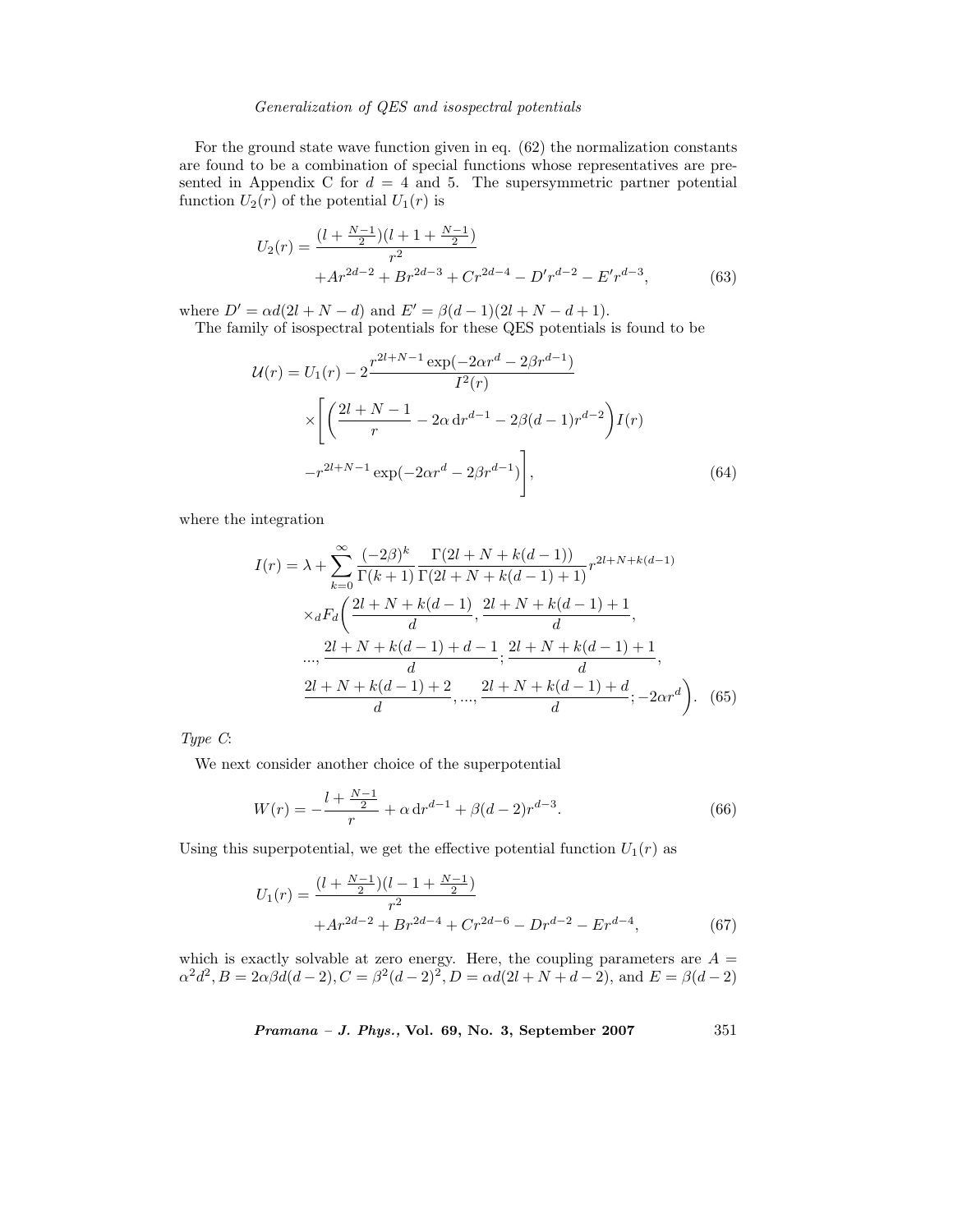$(2l+N+d-4)$ . For a given set of parameters Re $(\alpha)$ , Re $(\beta)$ , d, l and N, the ground state  $(\mathcal{E}_{1,l}^{(0)} = 0)$  solution of the Schrödinger equation for the interaction

$$
V_1(r) = Ar^{2d-2} + Br^{2d-4} + Cr^{2d-6} - Dr^{d-2} - Er^{d-4}
$$
 (68)

is

$$
\psi_{1,l}^{(0)} = N_{1,l}^{(0)} r^{l + \frac{N-1}{2}} \exp(-\alpha r^d - \beta r^{d-2})
$$
\n(69)

with the ground state energy. For the different d,  $\text{Re}(\alpha) > 0$  and  $\text{Re}(\beta) > 0$ , one can construct a number of different types of non-singular potentials from eq. (68). The normalization constants for eq. (69) are given in Appendix C for  $d = 5$  and 6.

The supersymmetric partner potential function  $U_2(r)$  of the potential  $U_1(r)$  is

$$
U_2(r) = \frac{(l + \frac{N-1}{2})(l + 1 + \frac{N-1}{2})}{r^2} + Ar^{2d-2} + Br^{2d-4} + Cr^{2d-6} - D'r^{d-2} - E'r^{d-4},
$$
(70)

where  $D' = \alpha d(2l + N - d)$  and  $E' = \beta(d - 2)(2l + N - d + 2)$ .

From eq. (20) we get a new family of isospectral potentials of these QES potentials as

$$
\mathcal{U}(r) = U_1(r) - 2 \frac{r^{2l+N-1} \exp(-2\alpha r^d - 2\beta r^{d-2})}{I^2(r)}
$$

$$
\times \left[ \left( \frac{2l+N-1}{r} - 2\alpha \, dr^{d-1} - 2\beta (d-2) r^{d-3} \right) I(r) - r^{2l+N-1} \exp(-2\alpha r^d - 2\beta r^{d-2}) \right],\tag{71}
$$

where the integration

$$
I(r) = \lambda + \sum_{k=0}^{\infty} \frac{(-2\beta)^k}{\Gamma(k+1)} \frac{\Gamma(2l+N+k(d-2))}{\Gamma(2l+N+k(d-2)+1)} r^{2l+N+k(d-2)}
$$

$$
\times {}_dF_d \left( \frac{2l+N+k(d-2)}{d}, \frac{2l+N+k(d-2)+1}{d}, \frac{2l+N+k(d-2)+1}{d}, \frac{2l+N+k(d-2)+1}{d}, \frac{2l+N+k(d-2)+2}{d}, \dots, \frac{2l+N+k(d-2)+d}{d}; -2\alpha r^d \right). \tag{72}
$$

#### 3.4 *Singular plus non-singular potentials*

Here, we shall construct a generalized potential consisting of both singular and non-singular parts. For this, we consider a superpotential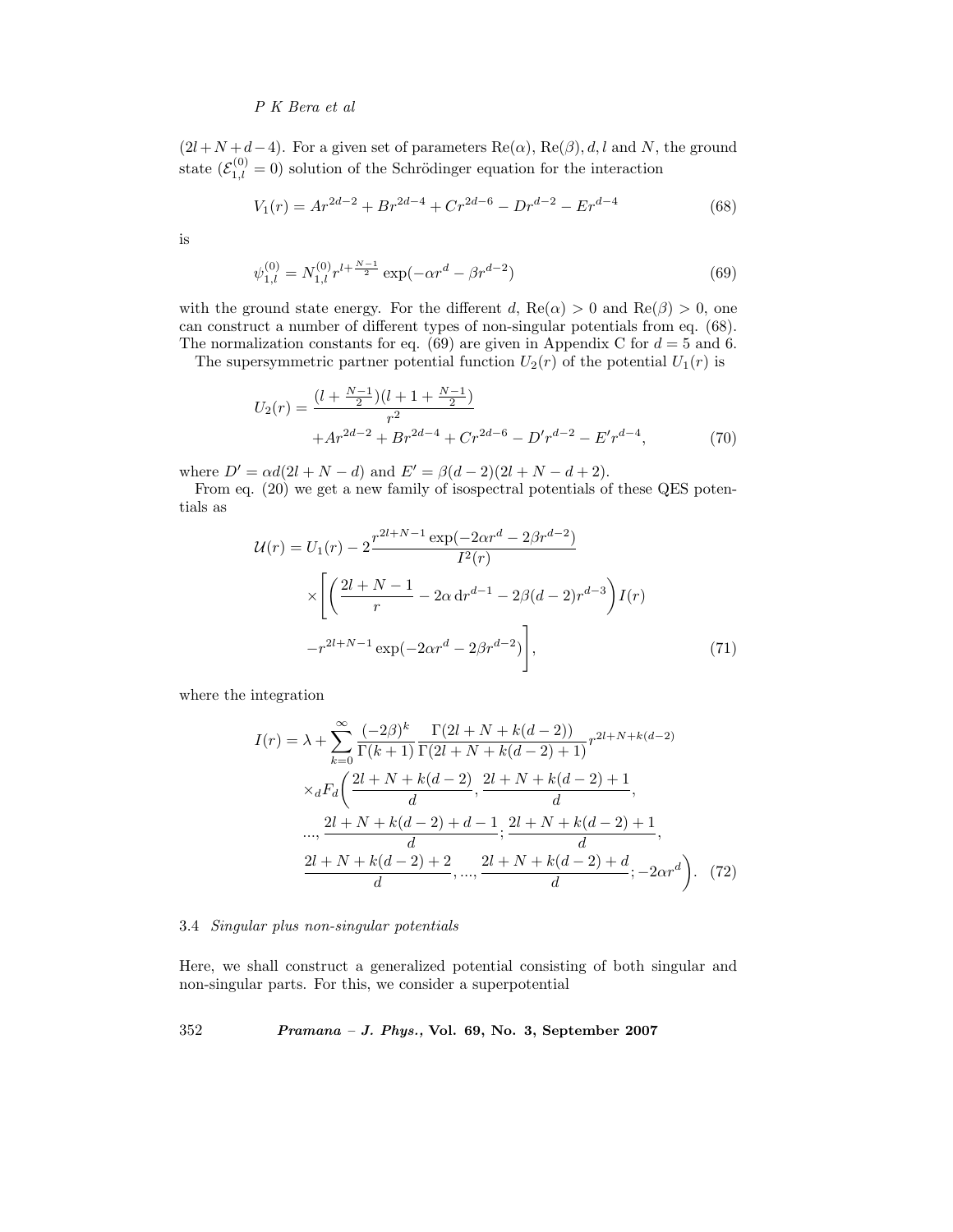$$
W(r) = -\frac{l + \frac{N-1}{2}}{r} + \alpha \, dr^{d-1} - \beta \, dr^{-d-1}.
$$
\n(73)

Using this superpotential, we get the effective potential function  $U_1(r)$  as

$$
U_1(r) = \frac{(l + \frac{N-1}{2})(l - 1 + \frac{N-1}{2}) - E}{r^2} + Ar^{2d-2} - Br^{d-2} + \frac{C}{r^{2d+2}} + \frac{D}{r^{d+2}},\tag{74}
$$

which is exactly solvable at zero energy. Here the coupling parameters are  $A =$  $\alpha^2 d^2$ ,  $B = \alpha d(2l + N + d - 2)$ ,  $C = \beta^2 d^2$ ,  $D = \beta d(2l + N - d - 2)$ ,  $E = 2\alpha\beta d^2$ . Hence for a given set of parameters  $\text{Re}(\alpha)$ ,  $\text{Re}(\beta)$ , d, l and N, the ground state  $(\mathcal{E}_{1,l}^{(0)} = 0)$ solution of the Schrödinger equation for the interaction

$$
V_1(r) = Ar^{2d-2} - Br^{d-2} + \frac{C}{r^{2d+2}} + \frac{D}{r^{d+2}} - \frac{E}{r^2}
$$
 (75)

is

$$
\psi_{1,l}^{(0)}(r) = N_{1,l}^{(0)} r^{l + \frac{N-1}{2}} \exp(-\alpha r^d - \beta r^{-d}).\tag{76}
$$

For different values of d, one can construct different types of singular and nonsingular potentials from eq. (75). Here, we also avoid the unphysical choices of the parameters. The physically meaningful domain of the parameters  $\alpha$  (and  $\beta$ ), for these interactions are found to be  $\text{Re}(\alpha) > 0$  and  $\text{Re}(\beta) > 0$ . Table 4 consists of the QES potentials, their ground state wave functions and the ground state energy. The normalization constants of the ground state wave function for different values of d are given in Appendix D.

The supersymmetric partner potential function  $U_2(r)$  of the potential  $U_1(r)$  is

$$
U_2(r) = \frac{(l + \frac{N-1}{2})(l + 1 + \frac{N-1}{2}) + E}{r^2} + Ar^{2d-2} + B'r^{d-2} + \frac{C}{r^{2d+2}} + \frac{D'}{r^{d+2}},
$$
\n(77)

where  $B' = -\alpha d(2l+N-d), D' = \beta d(2l+N+d)$ . We get a new family of isospectral potentials for these QES potentials as

$$
\mathcal{U}(r) = U_1(r) - 2 \frac{r^{2l+N-1} \exp(-2\alpha r^d - 2\beta r^{-d})}{I^2(r)}
$$

$$
\times \left[ \left( \frac{2l+N-1}{r} - 2\alpha \, dr^{d-1} + 2\beta \, dr^{-d-1} \right) \right.
$$

$$
\times I(r) - r^{2l+N-1} \exp(-2\alpha r^d - 2\beta r^{-d}) \right],
$$
(78)

where the integration

$$
Pramana - J. Phys., Vol. 69, No. 3, September 2007 \qquad \qquad 353
$$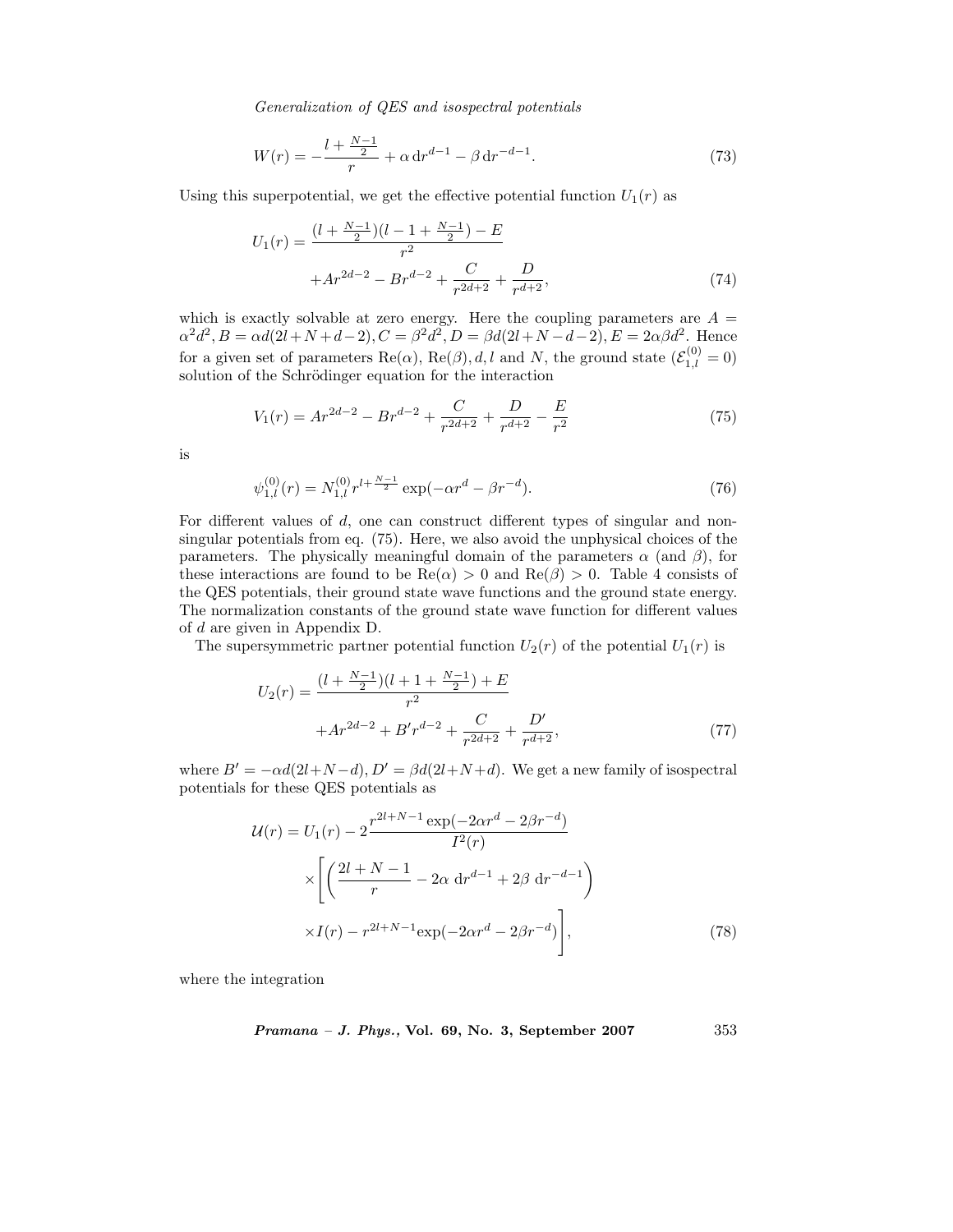**Table 4.** Ground state energies  $(\mathcal{E}_{1,l}^{(0)})$  and reduced radial wave functions  $(\psi_{1,l}^{(0)}(r))$  for non-singular interaction  $V_1(r)$  derived from eqs (75) and (80) with  $d = \frac{1}{2}, \frac{3}{2}, \frac{5}{2}, 3, 4, 5$  and  $\text{Re}(\alpha) > 0$ ,  $\text{Re}(\beta) > 0$ .

| Parameter       | $V_1(r) =$                                                                            | $\psi_{1,l}^{(0)}(r) = N_{1,l}^{(0)} r^{l+\frac{N-1}{2}} \times$ | $\mathcal{E}_{1.l}^{(0)}$ |
|-----------------|---------------------------------------------------------------------------------------|------------------------------------------------------------------|---------------------------|
| $d=\frac{1}{2}$ | $\frac{A}{r} - \frac{E}{r^2} + \frac{C}{r^3} - \frac{B}{r^{3/2}} + \frac{D}{r^{5/2}}$ | $\exp(-\alpha\sqrt{r}-\frac{\beta}{\sqrt{r}})$                   | $\overline{0}$            |
| $d=\frac{3}{2}$ | $Ar - \frac{E}{r^2} + \frac{C}{r^5} - \frac{B}{\sqrt{r}} + \frac{D}{r^{7/2}}$         | $\exp(-\alpha r^{3/2} - \frac{\beta}{r^{3/2}})$                  | $\theta$                  |
| $d=\frac{5}{2}$ | $Ar^3 - B\sqrt{r} + \frac{C}{r^7} + \frac{D}{r^{9/2}} - \frac{E}{r^2}$                | $\exp(-\alpha r^{5/2} - \frac{\beta}{r^{5/2}})$                  | $\theta$                  |
| $d=3$           | $Ar^{4} - Br + \frac{C}{r^{8}} + \frac{D}{r^{5}} - \frac{E}{r^{2}}$                   | $\exp(-\alpha r^3 - \frac{\beta}{r^3})$                          | $\theta$                  |
| $d=4$           | $Ar^6 - Br^2 + \frac{C}{r^{10}} + \frac{D}{r^6} - \frac{E}{r^2}$                      | $\exp(-\alpha r^4 - \frac{\beta}{r^4})$                          | $\theta$                  |
| $d=5$           | $Ar^8 - Br^3 + \frac{C}{r^{12}} + \frac{D}{r^7} - \frac{E}{r^2}$                      | $\exp(-\alpha r^5 - \frac{\beta}{r^5})$                          | $\left($                  |

$$
I(r) = \lambda + \sum_{k=0}^{\infty} \frac{(-2\beta)^k}{\Gamma(k+1)} \frac{\Gamma(2l+N-kd)}{\Gamma(2l+N-kd+1)} r^{2l+N-kd} \times {}_dF_d \left( \frac{2l+N-kd}{d}, \frac{2l+N-kd+1}{d}, \dots, \frac{2l+N-kd+d-1}{d}; \frac{2l+N-kd+1}{d}, \frac{2l+N-kd+2}{d}, \dots, \frac{2l+N-kd+d}{d}; -2\alpha r^d \right).
$$
\n(79)

### **4. Conclusion**

In the present work, we invoked the fundamental principle of SSQM to construct generalized QES potentials of the Coulomb-dominated singular plus non-singular, harmonic oscillator plus singular and non-singular, non-singular and finally singular types which are found to be useful for the description of various physical processes [31,32]. The elegance of our approach is its ability to study large classes of potentials which are exactly solvable for single state. Here, we attain added realism and sophistication by dealing with higher dimensional Schrödinger equation so that the results can easily be applied to any required lower dimension  $(N > 1)$ . Over and above, the dimensional variable N may be treated as a perturbation parameter  $(\frac{1}{N})$ for the perturbative calculation of other states for these QES potentials. We have further constructed a family of new QES potentials for each case using the concept of isospectral potentials of SSQM. These new QES isospectral potentials could be helpful if one tries to fit some other properties of a system with the same energy eigenvalue.

Recently, Tkachuk and Fityo [33] have developed a simple approach for constructing QES potentials with two known energies and their corresponding wave functions. So one of the interesting possibility is to find out the higher excited states and corresponding energy of our derived QES potentials. Our future investigation will be on this problem.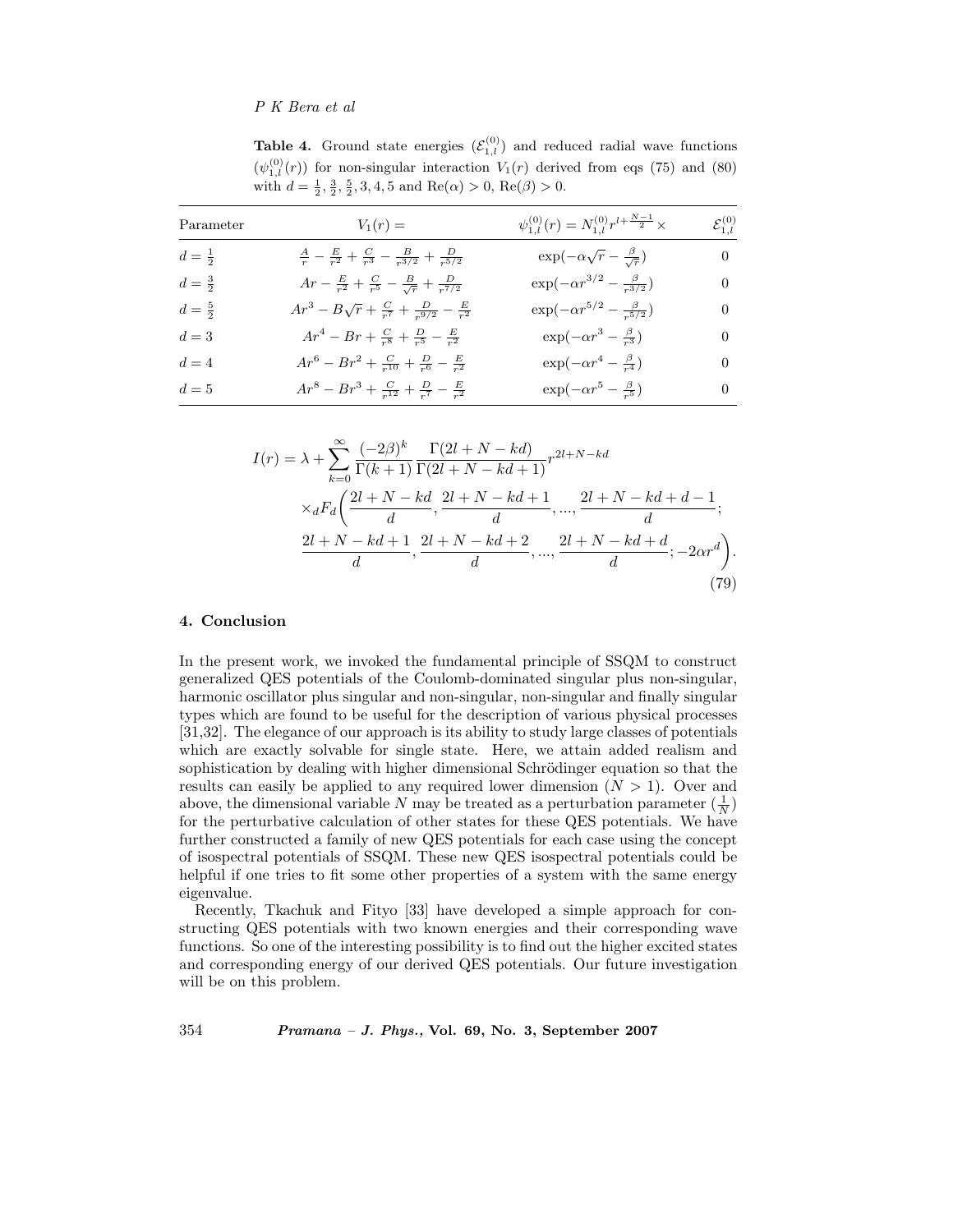# **Appendix A**

The normalization constant  $N_{1,l}^{(0)}$  can be calculated in principle from the normalization condition

$$
\int_0^\infty |\psi_{1,l}^{(0)}|^2 \, \mathrm{d}r = 1\tag{A1}
$$

which yields

$$
N_{1,l}^0 = \sqrt{\frac{1}{\mathcal{N}_{1,l}^0}},
$$

where

$$
\mathcal{N}_{1,l}^{(0)} = \int_0^\infty \exp\!\left(-2 \int^r W(r') \mathrm{d}r'\right) \mathrm{d}r.
$$

#### *Coulomb plus singular and non-singular potentials*

The normalization constant of the ground state wave function for Coulomb plus singular and non-singular potentials for different values of d are given below. For  $d = \frac{1}{2}$ , Re(2l + N) > 0, Re( $\alpha$ ) > 0, Re( $\beta$ ) > 0

$$
\mathcal{N}_{1,l}^{0} = 2^{-(2l+N)} \alpha^{-(2l+N+\frac{1}{2})} \left( \sqrt{\alpha} \Gamma(2l+N) {}_{1}F_{1} \left( 2l+N, \frac{1}{2}, \frac{\beta^{2}}{2\alpha} \right) - \sqrt{2} \beta \Gamma \left( 2l+N+\frac{1}{2} \right) {}_{1}F_{1} \left( 2l+N+\frac{1}{2}, \frac{3}{2}, \frac{\beta^{2}}{2\alpha} \right) \right).
$$

For  $d = -\frac{1}{2}$ , Re( $\alpha$ ) > 0, Re( $\beta$ ) > 0,

$$
\mathcal{N}_{1,l}^{0} = 2^{-(2l+N)} \left( \alpha^{-(2l+N)} \Gamma(2l+N)_{0} F_{2} \left( (.),(1/2,1-2l-N),-2\alpha\beta^{2} \right) \right.\n-2\sqrt{2}\alpha^{(1/2-2l-N)}\beta \Gamma(-1/2+2l+N)_{0} F_{2} \n\times \left( (.),(3/2,3/2-2l-N),-2\alpha\beta^{2} \right) \n+2^{(1+6l+3N)} \left( \frac{1}{\beta} \right)^{-2(2l+N)} \Gamma(-2(2l+N)) \n\times {}_{0}F_{2} \left( (.),(1/2+2l+N,1+2l+N),-2\alpha\beta^{2} \right) \right).
$$

The negative gamma function in calculating the normalization for  $d = -1/2$  can be overcome by putting  $N = 3$  and  $l = 0, 1, 2, ...$  before evaluation of the integration.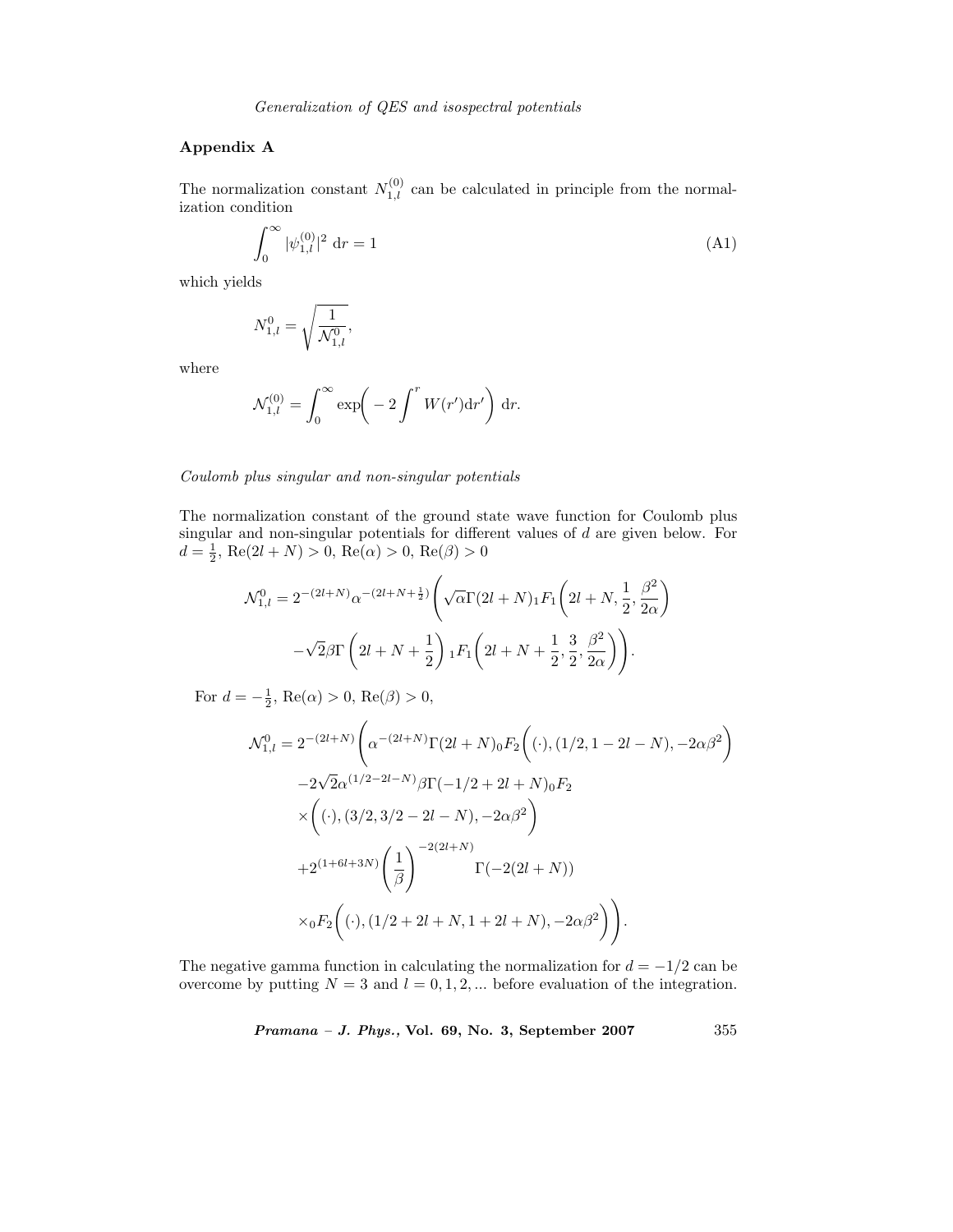The result of the integral contains Meijer G function which gives finite normalization for several values of  $\text{Re}(\alpha) > 0$  and  $\text{Re}(\beta) > 0$ . It is verified that the results from this formula is in full agreement with the results obtained from numerical integration for the same integral.

For  $d = 1$ ,  $Re(2l + N) > 0$ ,  $Re(\alpha + \beta) > 0$ ,

$$
\mathcal{N}^0_{1,l} = (2\alpha + 2\beta)^{-(2l+N)} \Gamma(2l+N).
$$

For  $d = -1$ , Re( $\alpha$ ) > 0, Re( $\beta$ ) > 0,

$$
\mathcal{N}_{1,l}^0 = 2\left(\frac{\alpha}{\beta}\right)^{-(l+\frac{N}{2})} K_{-(2l+N)}(4\sqrt{\alpha\beta}).
$$

For  $d = \frac{3}{2}$ , Re( $\alpha$ ) > 0, Re( $\beta$ ) > 0,

$$
\mathcal{N}_{1,l}^{0} = \frac{1}{3} 2^{-\frac{2}{3}(2l+N)} \beta^{-\frac{2}{3}(2+2l+N)} \times \left( 2\beta^{4/3} \Gamma\left(\frac{2}{3}(2l+N)\right) 2F_2\left((2l/3+N/3,1/2+2l/3+N/3),\right.\\ \left. \left(\frac{1}{3},2/3\right) - 8/27 \frac{\alpha^3}{\beta^2}\right) + 2^{1/3} \alpha \left( -2\beta^{2/3} \Gamma\left(\frac{2}{3}(1+2l+N)\right) \right.\\ \times {}_2F_2\left((1/3+2l/3+N/3,5/6+2l/3+N/3),(2/3,4/3),\right.\\ \left. - \frac{8}{27} \frac{\alpha^3}{\beta^2}\right) + 2^{1/3} \alpha \Gamma\left(\frac{2}{3}(2+2l+N)\right) \times {}_2F_2\left(\left(\frac{2}{3}+\frac{2l}{3}+\frac{N}{3},\frac{7}{6}+\frac{2l}{3}+\frac{N}{3}\right),\left(\frac{4}{3},\frac{5}{3}\right),-\frac{8}{27}\frac{\alpha^3}{\beta^2}\right)\right).
$$

For  $d = -\frac{3}{2}$ , Re( $\alpha$ ) > 0, Re( $\beta$ ) > 0,

$$
\mathcal{N}_{1,l}^{0} = \frac{2}{3} (2\beta)^{\frac{4l}{3} + \frac{2N}{3}} \Gamma(-(4l/3 + 2N/3))_0 F_4 \left( ( \cdot ), (1/3, 2/3, 1/2 + 2l/3 + N/3, \n1 + 2l/3 + N/3), -\frac{8}{27} \alpha^3 \beta^2 \right) + (2\alpha)^{-2l - N} \Gamma(2l + N) \n\times {}_0F_4 \left( ( \cdot ), (1/2, 1/3 - 2l/3 - N/3, 2/3 - 2l/3 - N/3, 1 - 2l/3 - N/3), \n- \frac{8}{27} \alpha^3 \beta^2 \right) - \frac{1}{3} 2^{\frac{8}{3} + \frac{4l}{3} + \frac{2N}{3}} \alpha \left( \frac{1}{\beta} \right)^{-2/3 - 4l/3 - 2N/3} \Gamma(-(2/3 + 4l/3 + 2N/3)) \n\times {}_0F_4 \left( ( \cdot ), (2/3, 4/3, 5/6 + 2l/3 + N/3, 4/3 + 2l/3 + N/3), -\frac{8}{27} \alpha^3 \beta^2 \right) \n+ \frac{1}{3} 2^{\frac{10}{3} + \frac{4l}{3} + \frac{2N}{3}} \alpha^2 \left( \frac{1}{\beta} \right)^{-4/3 - 4l/3 - 2N/3} \Gamma(-(4/3 + 4l/3 + 2N/3))
$$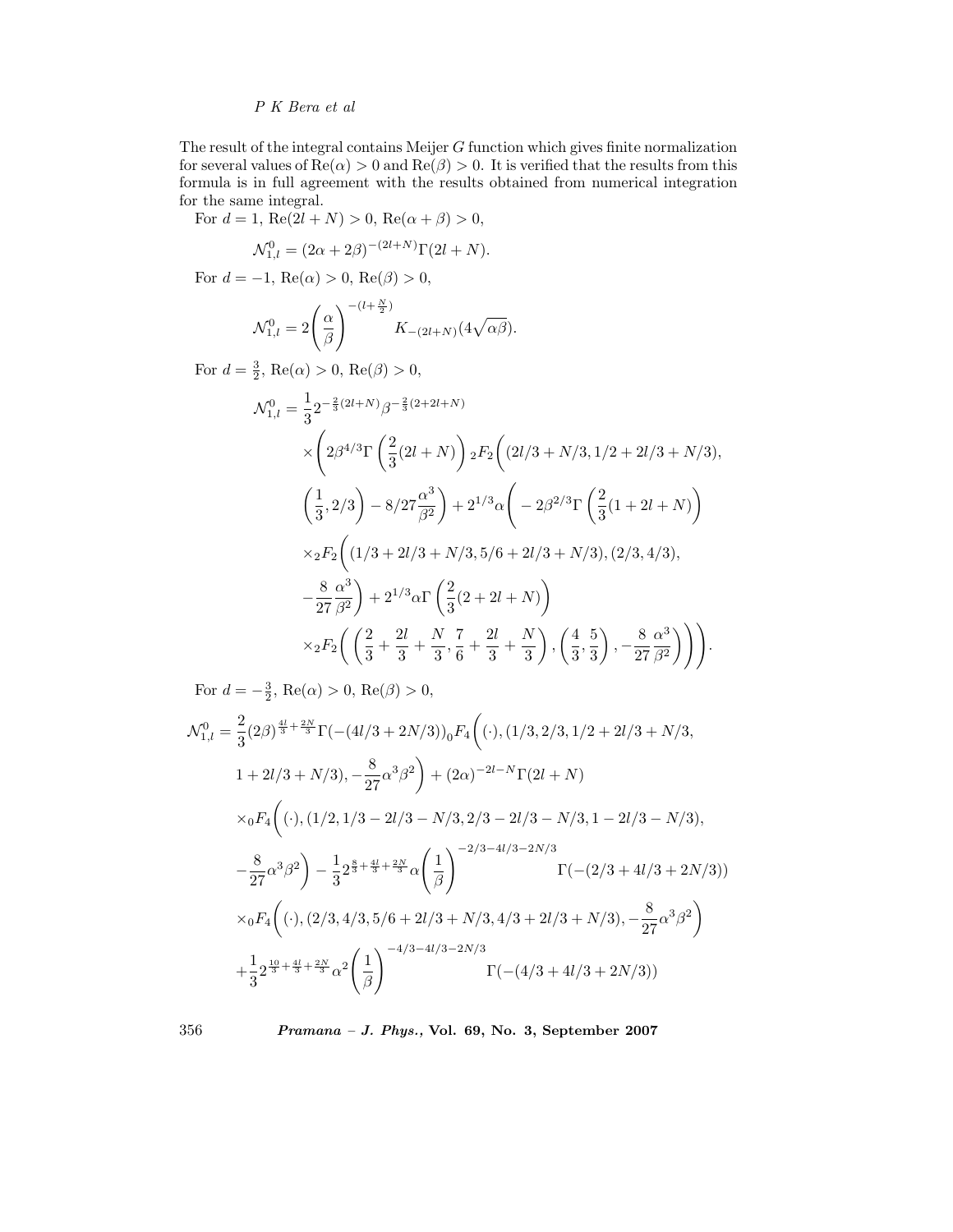$$
\times {}_0F_4\left( ( \cdot ), (4/3, 5/3, 7/6 + 2l/3 + N/3, 5/3 + 2l/3 + N/3), -\frac{8}{27}\alpha^3\beta^2 \right)
$$
  

$$
- \frac{1}{\pi} \left( 2^{3/2 - 2l - N} 3^{-2 + 2l + N} \alpha^{3/2 - 2l - N} \beta \Gamma(-1/2 + 2l/3 + N/3) \right)
$$
  

$$
\times \Gamma(-1/6 + 2l/3 + N/3) \Gamma(1/6 + 2l/3 + N/3)_0 F_4\left( (\cdot ), (3/2, 5/6 - 2l/3 - N/3, 7/6 - 2l/3 - N/3, 3/2 - 2l/3 - N/3), -\frac{8}{27}\alpha^3\beta^2 \right) \right).
$$

For  $d = -2$ ,  $\text{Re}(\alpha) > 0$ ,  $\text{Re}(\beta) > 0$ ,

$$
\mathcal{N}_{1,l}^{0} = 2^{-1+l+N/2} \left(\frac{1}{\beta}\right)^{-l-N/2} \Gamma\left(-l - \frac{N}{2}\right) {}_{0}F_{2}((\cdot), (1/2, 1+l+N/2), -2\alpha^{2}\beta)
$$

$$
-2^{1/2+l+N/2} \alpha \left(\frac{1}{\beta}\right)^{-1/2-l-N/2} \Gamma\left(-l/2 - l - \frac{N}{2}\right)
$$

$$
\times {}_{0}F_{2}((\cdot), (3/2, 3/2+l+N/2), -2\alpha^{2}\beta)
$$

$$
+2^{-2l-N} \alpha^{-2l-N} \Gamma(2l+N) {}_{0}F_{2}((\cdot), (1/2-l-N/2, 1-l-N/2), -2\alpha^{2}\beta).
$$

For  $d = 3$ , Re $(2l + N) > 0$ , Re $(\alpha) > 0$ , Re $(\beta) > 0$ ,

$$
\mathcal{N}_{1,l}^{0} = \frac{1}{3} 2^{-\frac{1}{3}(2l+N)} \beta^{-\frac{1}{3}(2+2l+N)} \left( \beta^{\frac{2}{3}} \Gamma \left( \frac{1}{3}(2l+N) \right) \right)
$$
  
\n
$$
\times {}_{1}F_{2} \left( (2l/3+N/3), (1/3,2/3), -\frac{4}{27} \frac{\alpha^{3}}{\beta} \right)
$$
  
\n
$$
+ 2^{1/3} \alpha \left( -(2\beta)^{1/3} \Gamma \left( \frac{1}{3}(1+2l+N) \right) \right)
$$
  
\n
$$
\times {}_{1}F_{2} \left( (1/3+2l/3+N/3), (2/3,4/3), -\frac{4}{27} \frac{\alpha^{3}}{\beta} \right)
$$
  
\n
$$
+ \alpha \Gamma \left( \frac{1}{3}(2+2l+N) \right) {}_{1}F_{2} \left( (2/3+2l/3+N/3), (4/3,5/3), -\frac{4}{27} \frac{\alpha^{3}}{\beta} \right) \bigg) .
$$

For  $d = -3$ , Re $(\alpha) > 0$ , Re $(\beta) > 0$ ,

$$
\mathcal{N}_{1,l}^{0} = \frac{1}{3} (2\alpha)^{-2l - N} \left(\frac{1}{\beta}\right)^{-2/3 - 2l/3 - N/3} \left( 2^{8l/3 + 4N/3} \alpha^{2l + N} \beta^{-2/3} \Gamma(-2l/3 - N/3) \right)
$$
  
 
$$
\times {}_0F_3 \left( (\cdot), (1/3, 2/3, 1 + 2l/3 + N/3), \frac{16}{27} \alpha^3 \beta \right)
$$
  
 
$$
-2^{4/3 + 8l/3 + 4N/3} \alpha^{1 + 2l + N} \beta^{-1/3} \Gamma(-1/3 - 2l/3 - N/3)
$$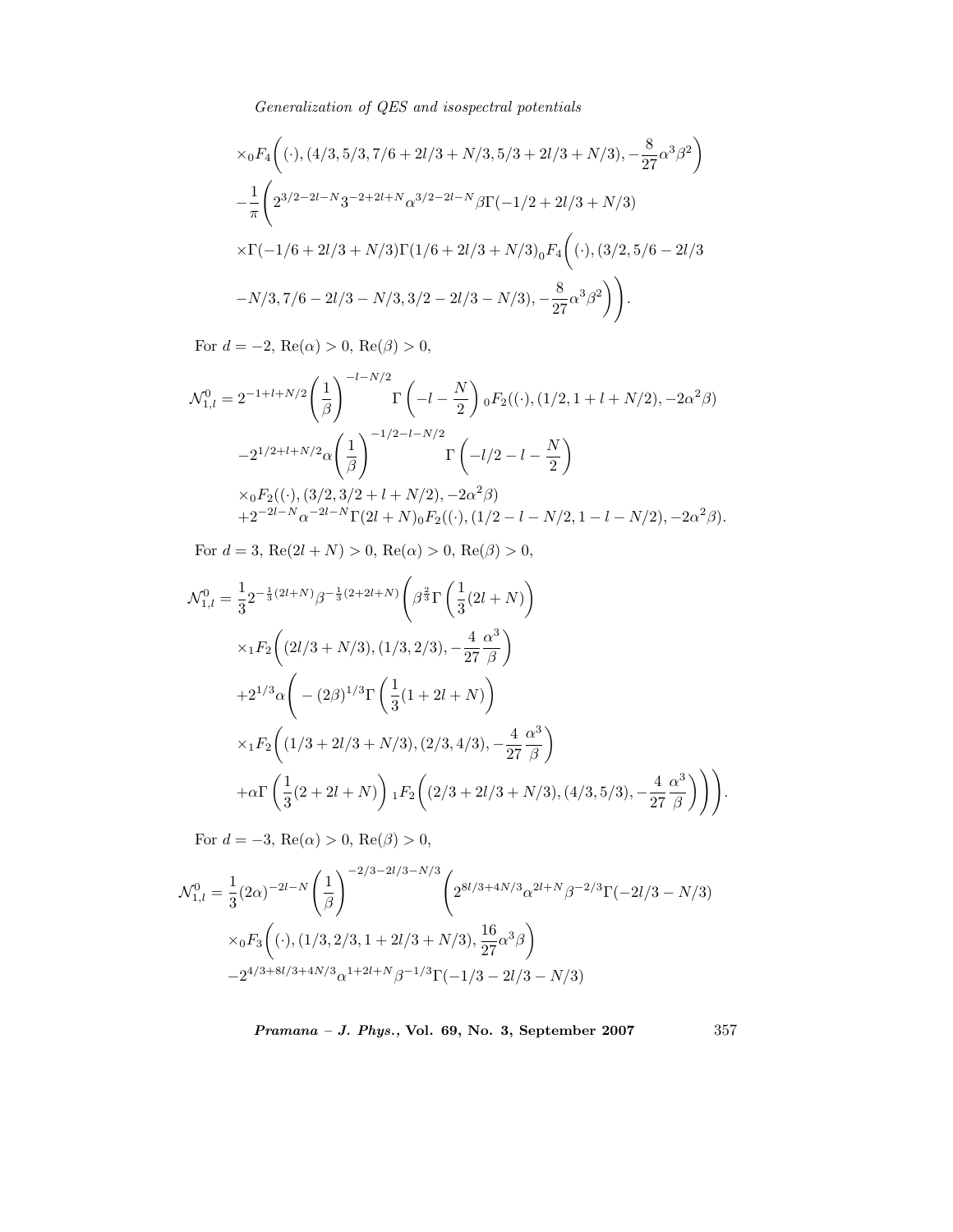$$
\times {}_0F_3 \left( ( \cdot ), (2/3, 4/3, 4/3 + 2l/3 + N/3 ), \frac{16}{27} \alpha^3 \beta \right)
$$
  
+2<sup>5/3+8l/3+4N/3</sup>  $\alpha^{2+2l+N} \Gamma(-2/3 - 2l/3 - N/3)$   

$$
\times {}_0F_3 \left( ( \cdot ), (4/3, 5/3, 5/3 + 2l/3 + N/3 ), \frac{16}{27} \alpha^3 \beta \right)
$$
  
+3 $\beta^{-2/3-2l/3-N/3} \Gamma(2l + N)$   

$$
\times {}_0F_3 \left( ( \cdot ), (1/3 - 2l/3 - N/3, 2/3 - 2l/3 - N/3, 1 - 2l/3 - N/3 ), \frac{16}{27} \alpha^3 \beta \right) \bigg).
$$

# **Appendix B**

*Harmonic oscillator plus non-singular and singular potentials*

Normalization constant for different values of  $d$  of the ground state wave function

$$
\psi_{1,l}^{(0)}(r) = N_{1,l}^{0} r^{l + \frac{N-1}{2}} \exp(-\alpha r^2 - \beta r^d)
$$

for harmonic oscillator plus non-singular and singular potentials are given below. For  $d = 1/2$ ,  $Re(2l + N) > 0$ ,  $Re(\alpha) > 0$ ,  $Re(\beta) > 0$ ,

$$
\mathcal{N}_{1,l}^{0} = \frac{1}{3} 2^{-\frac{1}{2}(3+2l+N)} \alpha^{-\frac{1}{4}(3+4l+2N)} \left( 3\sqrt{2} \alpha^{3/4} \Gamma(l+N/2) \right)
$$
  
\n
$$
\times {}_{1}F_{3} \left( (l+N/2), (1/4, 1/2, 3/4), \frac{\beta^{4}}{32\alpha} \right) - 2\beta \left( 32^{1/4} \sqrt{\alpha} \Gamma(1/4+l+N/2) \right)
$$
  
\n
$$
\times {}_{1}F_{3} \left( (1/4+l+N/2), (1/2, 3/4, 5/4), \frac{\beta^{4}}{3 \times 2\alpha} \right)
$$
  
\n
$$
+ \beta \left( -3\alpha^{1/4} \Gamma(1/2+l+N/2) {}_{1}F_{3} \left( (1/2+l+N/2), (3/4, 5/4, 3/2), \frac{\beta^{4}}{32\alpha} \right) \right)
$$
  
\n
$$
+ 2^{3/4} \beta \Gamma(3/4+l+N/2) {}_{1}F_{3} \left( (3/4+l+N/2), (5/4, 3/2, 7/4), \frac{\beta^{4}}{32\alpha} \right) \right) \bigg) .
$$

For  $d = -\frac{1}{2}$ , Re( $\alpha$ ) > 0, Re( $\beta$ ) > 0,

$$
\begin{split} \mathcal{N}_{1,l}^0 = 2^{-(1+l+\frac{N}{2})} \alpha^{-(l+\frac{N}{2})} \Gamma\left(l+\frac{N}{2}\right) \\ \times_0 F_4\bigg( (\cdot), (l/4, 1/2, 3/4, 1-l-N/2), -\frac{\alpha\beta^4}{8} \bigg) \\ -2^{(1/4-l-\frac{N}{2})} \alpha^{(1/4-l-\frac{N}{2})} \beta \Gamma\left(-1/4+l+\frac{N}{2}\right) \end{split}
$$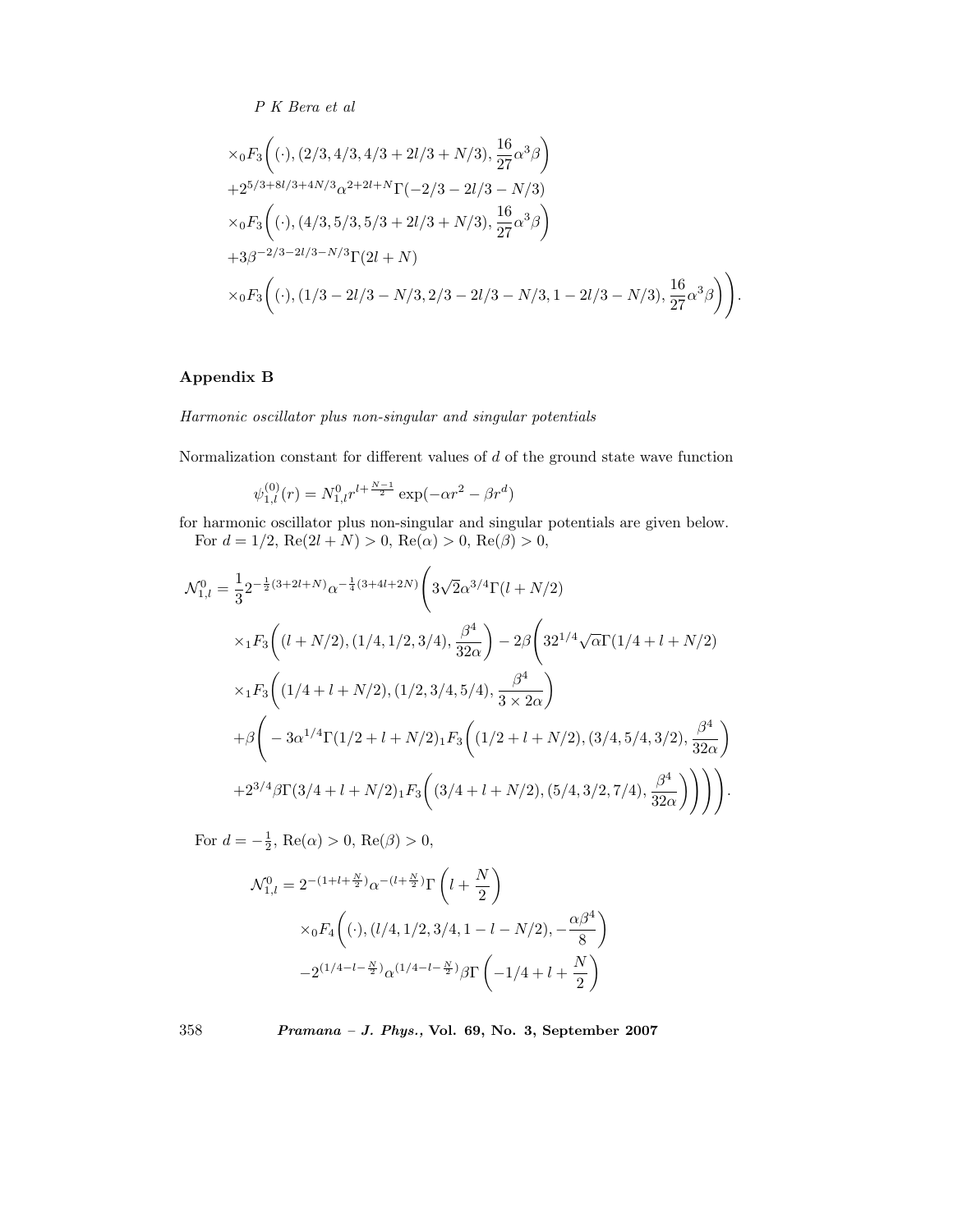$$
\times {}_0F_4\left( ( \cdot ), (1/2, 3/4, 5/4, 5/4 - l - N/2), -\frac{\alpha\beta^4}{8} \right)
$$
  
+2<sup>(1/2-l-\frac{N}{2})</sup> $\alpha$ <sup>(1/2-l-\frac{N}{2})</sup> $\beta^2 \Gamma\left( -1/2 + l + \frac{N}{2} \right)$   
 $\times {}_0F_4\left( ( \cdot ), (3/4, 5/4, 3/2, 3/2 - l - N/2), -\frac{\alpha\beta^4}{8} \right)$   
 $-\frac{1}{3} 2^{(7/4-l-\frac{N}{2})} \alpha^{(3/4-l-\frac{N}{2})} \beta^3 \Gamma\left( -3/4 + l + \frac{N}{2} \right)$   
 $\times {}_0F_4\left( ( \cdot ), (5/4, 3/2, 7/4, 7/4 - l - N/2), -\frac{\alpha\beta^4}{8} \right)$   
+2<sup>(1+4l+2N)</sup> $\left( \frac{1}{\beta} \right)$ <sup>-4l-2N</sup>  
 $\times {}_0F_4\left( ( \cdot ), (1/4 + l + N/2, 1/2 + l + N/2, 3/4 + l + N/2, 1 + l + N/2, 1 + l + N/2), -\frac{\alpha\beta^4}{8} \right).$ 

The negative gamma function can be overcome like Coulomb case as before. For  $d = 1$ , Re(2l + N) > 0, Re( $\alpha$ ) > 0, Re( $\beta$ ) > 0,

$$
\mathcal{N}_{1,l}^{0} = 2^{-\frac{1}{2}(3+2l+N)} \alpha^{-\frac{1}{2}(l+2l+N)} \times \left( \sqrt{2\alpha} \Gamma(l+N/2) \cdot 2\Gamma(l+N/2) \cdot 2\Gamma(l+N/2) \cdot 2\Gamma(l/2 + l+N/2) \cdot 2\Gamma(l/2 + l+N/2) \cdot 2\Gamma(l/2 + l+N/2) \cdot 3\Gamma(l/2 + l+N/2) \cdot 3\Gamma(l/2 + l+N/2) \cdot 3\Gamma(l/2 + l+N/2) \cdot 3\Gamma(l/2 + l+N/2) \cdot 3\Gamma(l/2 + l+N/2) \cdot 3\Gamma(l/2 + l+N/2) \cdot 3\Gamma(l/2 + l+N/2) \cdot 3\Gamma(l/2 + l+N/2) \cdot 3\Gamma(l/2 + l+N/2) \cdot 3\Gamma(l/2 + l+N/2) \cdot 3\Gamma(l/2 + l+N/2) \cdot 3\Gamma(l/2 + l+N/2) \cdot 3\Gamma(l/2 + l+N/2) \cdot 3\Gamma(l/2 + l+N/2) \cdot 3\Gamma(l/2 + l+N/2) \cdot 3\Gamma(l/2 + l+N/2) \cdot 3\Gamma(l/2 + l+N/2) \cdot 3\Gamma(l/2 + l+N/2) \cdot 3\Gamma(l/2 + l+N/2) \cdot 3\Gamma(l/2 + l+N/2) \cdot 3\Gamma(l/2 + l+N/2) \cdot 3\Gamma(l/2 + l+N/2) \cdot 3\Gamma(l/2 + l+N/2) \cdot 3\Gamma(l/2 + l+N/2) \cdot 3\Gamma(l/2 + l+N/2) \cdot 3\Gamma(l/2 + l+N/2) \cdot 3\Gamma(l/2 + l+N/2) \cdot 3\Gamma(l/2 + l+N/2) \cdot 3\Gamma(l/2 + l+N/2) \cdot 3\Gamma(l/2 + l+N/2) \cdot 3\Gamma(l/2 + l+N/2) \cdot 3\Gamma(l/2 + l+N/2) \cdot 3\Gamma(l/2 + l+N/2) \cdot 3\Gamma(l/2 + l+N/2) \cdot 3\Gamma(l/2 + l+N/2) \cdot 3\Gamma(l/2 + l+N/2) \cdot 3\Gamma(l/2 + l+N/2) \cdot 3\Gamma(l/2 + l+N/2) \cdot 3\Gamma(l/2 + l+N/2) \cdot 3\Gamma(l/2 + l+N/2) \cdot 3\Gamma(l/2 + l+N/2) \cdot 3\Gamma(l/2 + l+N/2
$$

For  $d = -1$ , Re $(\alpha) > 0$ , Re $(\beta) > 0$ ,

$$
\mathcal{N}_{1,l}^{0} = 2^{-(1+l+\frac{N}{2})} \left( \alpha^{-(l+\frac{N}{2})} \Gamma\left(l+\frac{N}{2}\right) \right.
$$
  
\n
$$
\times {}_0F_2 \left( (\cdot), (1/2, 1-l-N/2), -2\alpha\beta^2 \right)
$$
  
\n
$$
-2\sqrt{2}\alpha^{\frac{1}{2}(1-2l-N)}\beta \Gamma\left(-1/2+l+\frac{N}{2}\right)
$$
  
\n
$$
\times {}_0F_2 \left( (\cdot), (3/2, 3/2-l-N/2), -2\alpha\beta^2 \right)
$$
  
\n
$$
+2^{(1+3l+3N/2)} \left( \frac{1}{\beta} \right)^{-2l-N} \Gamma(-2l-N)
$$
  
\n
$$
\times {}_0F_2 \left( (\cdot), (1/2+l+N/2, 1+l+N/2), -2\alpha\beta^2 \right) \bigg).
$$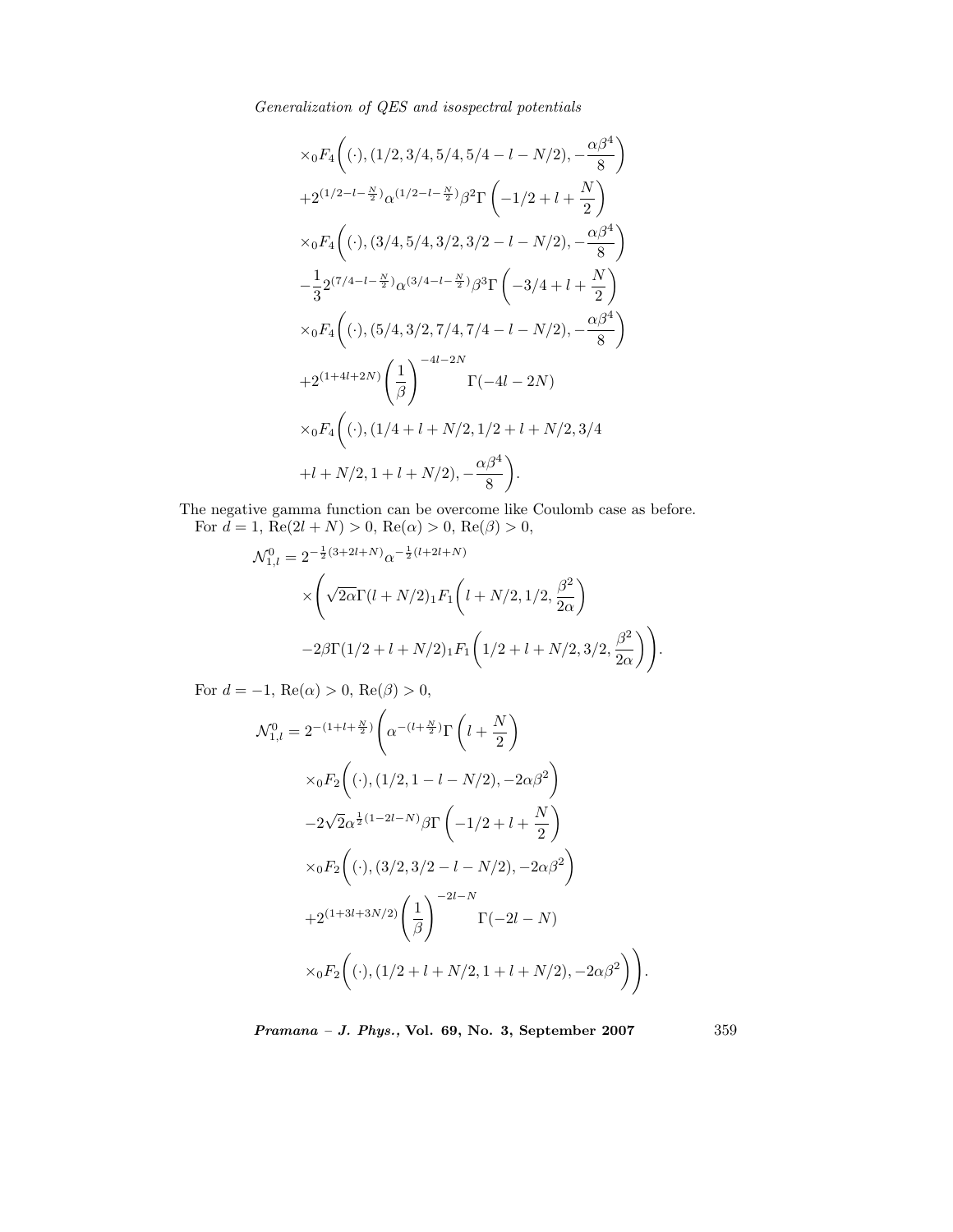For  $d = -2$ ,  $\text{Re}(\alpha) > 0$ ,  $\text{Re}(\beta) > 0$ ,

$$
\mathcal{N}_{1,l}^0 = \left(\frac{\alpha}{\beta}\right)^{-\frac{1}{4}(2l+N)} K_{l+\frac{N}{2}}(4\sqrt{\alpha\beta}).
$$

For  $d = 3$ , Re $(2l + N) > 0$ , Re $(\alpha) > 0$ , Re $(\beta) > 0$ ,

$$
\mathcal{N}_{1,l}^{0} = \frac{1}{3} 2^{-\frac{1}{3}(1+2l+N)} \beta^{-\frac{1}{3}(4+2l+N)} \left( 2^{1/3} \beta^{4/3} \Gamma \left( \frac{1}{3} (2l+N) \right) \right.
$$
  
\n
$$
\times {}_{2}F_{2} \left( (l/3 + N/6, 1/2 + l/3 + N/6), (1/3, 2/3), -\frac{8\alpha^{3}}{27\beta^{2}} \right)
$$
  
\n
$$
+ \alpha \left( -2^{2/3} \beta^{2/3} \Gamma \left( \frac{1}{3} (2 + 2l + N) \right) \right.
$$
  
\n
$$
\times {}_{2}F_{2} \left( (1/3 + l/3 + N/6, 5/6 + l/3 + N/6), (2/3, 4/3), -\frac{8\alpha^{3}}{27\beta^{2}} \right)
$$
  
\n
$$
+ \alpha \Gamma \left( \frac{1}{3} (4 + 2l + N) \right) {}_{2}F_{2} \left( (2/3 + l/3 + N/6, 7/6 + l/3 + N/6), (4/3, 5/3), -\frac{8\alpha^{3}}{27\beta^{2}} \right) \right).
$$

# **Appendix C**

*Non-singular potential*

*Type A*:

Normalization constant for the ground state wave function

$$
\psi_{1,l}^{(0)}(r) = N_{1,l}^{0} r^{l + \frac{N-1}{2}} \exp(-\alpha r^{2d} - \beta r^d)
$$

for different values of d.

For  $d = 5/2$ ,  $Re(2l + N) > 0$ ,  $Re(\alpha) > 0$ ,  $Re(\beta) > 0$ ,

$$
\mathcal{N}_{1,l}^{0} = \frac{1}{5} 2^{-\frac{1}{5}(2l+N)} \alpha^{-\frac{1}{10}(5+4l+2N)} \times \left( \sqrt{\alpha} \Gamma \left( \frac{1}{5}(2l+N) \right) {}_{1}F_{1} \left( \frac{1}{5}(2l+N), 1/2, \frac{\beta^{2}}{2\alpha} \right) \n- \sqrt{2} \beta \Gamma \left( \frac{1}{10}(5+4l+2N) \right) {}_{1}F_{1} \left( \frac{1}{10}(5+4l+2N), 3/2, \frac{\beta^{2}}{2\alpha} \right) \right)
$$

.

For  $d = 3$ ,  $\text{Re}(2l + N) > 0$ ,  $\text{Re}(\alpha) > 0$ ,  $\text{Re}(\beta) > 0$ ,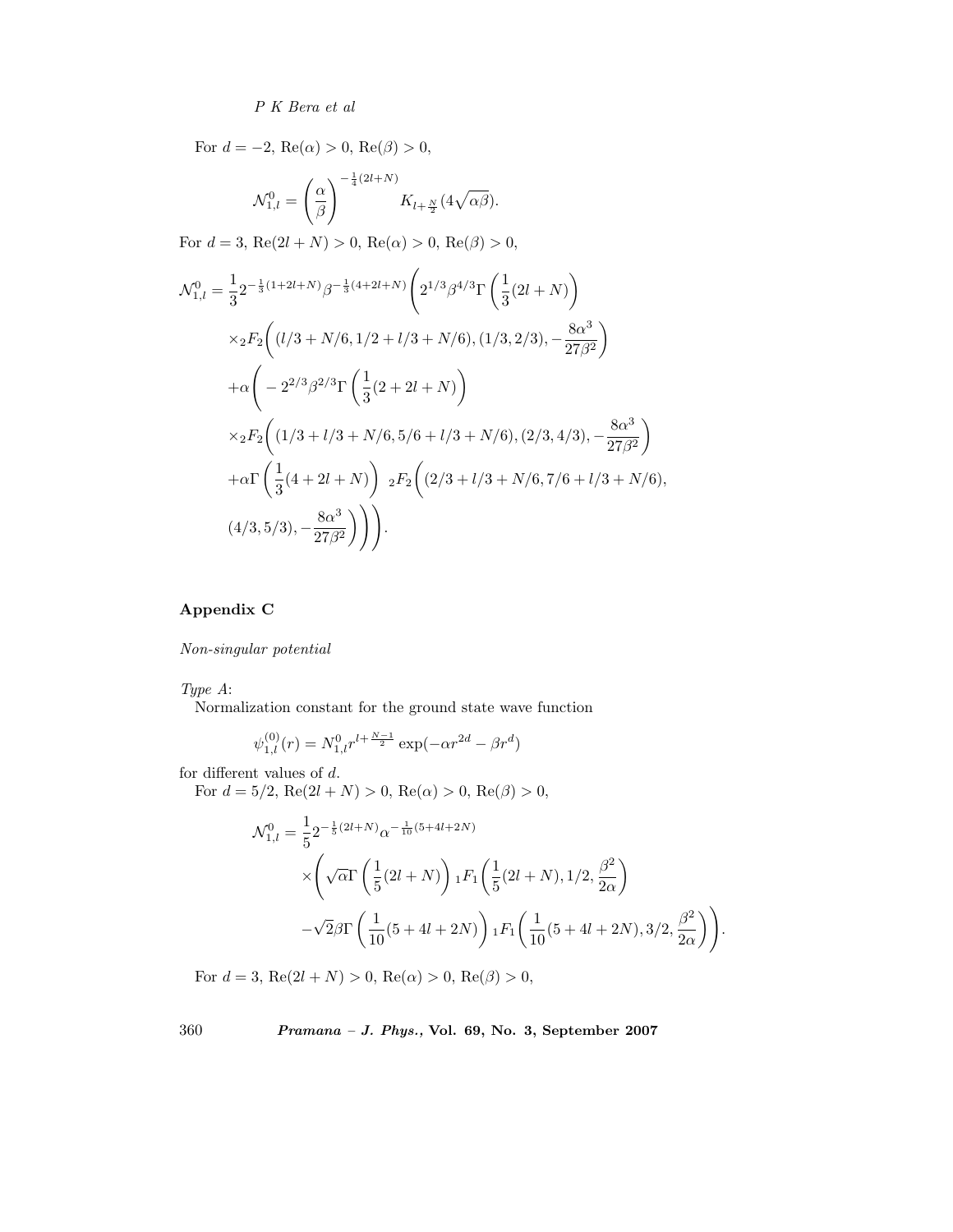$$
\mathcal{N}_{1,l}^{0} = \frac{1}{3} 2^{-\frac{1}{6}(9+2l+N)} \alpha^{-\frac{1}{6}(3+2l+N)} \left( \sqrt{2\alpha} \Gamma \left( \frac{1}{6}(2l+N) \right) \right)
$$

$$
\times {}_{1}F_{1} \left( \frac{1}{6}(2l+N), 1/2, \frac{\beta^{2}}{2\alpha} \right) - 2\beta \Gamma \left( \frac{1}{6}(3+2l+N) \right)
$$

$$
\times {}_{1}F_{1} \left( \frac{1}{6}(3+2l+N), 3/2, \frac{\beta^{2}}{2\alpha} \right) \right).
$$

For  $d = 7/2$ ,  $Re(2l + N) > 0$ ,  $Re(\alpha) > 0$ ,  $Re(\beta) > 0$ ,

$$
\mathcal{N}_{1,l}^{0} = \frac{1}{7} 2^{-\frac{1}{7}(2l+N)} \alpha^{-\frac{1}{14}(7+4l+2N)} \times \left( \sqrt{\alpha} \Gamma \left( \frac{1}{7}(2l+N) \right) {}_{1}F_{1} \left( \frac{1}{7}(2l+N), 1/2, \frac{\beta^{2}}{2\alpha} \right) \n- \sqrt{2} \beta \Gamma \left( \frac{1}{14}(7+4l+2N) \right) {}_{1}F_{1} \left( \frac{1}{14}(7+4l+2N), 3/2, \frac{\beta^{2}}{2\alpha} \right) \right).
$$

For  $d = 4$ ,  $Re(2l + N) > 0$ ,  $Re(\alpha) > 0$ ,  $Re(\beta) > 0$ ,

$$
\mathcal{N}_{1,l}^{0} = 2^{-\frac{1}{8}(28+2l+N)} \alpha^{-\frac{1}{8}(4+2l+N)} \times \left( \sqrt{2\alpha} \Gamma \left( \frac{1}{8}(2l+N) \right) {}_{1}F_{1} \left( \frac{1}{8}(2l+N), 1/2, \frac{\beta^{2}}{2\alpha} \right) -2\beta \Gamma \left( \frac{1}{8}(4+2l+N) \right) {}_{1}F_{1} \left( \frac{1}{8}(4+2l+N), 3/2, \frac{\beta^{2}}{2\alpha} \right) \right).
$$

For  $d = 5$ , Re(2l + N) > 0, Re( $\alpha$ ) > 0, Re( $\beta$ ) > 0,

$$
\mathcal{N}_{1,l}^{0} = \frac{1}{5} 2^{-\frac{1}{10}(15+2l+N)} \alpha^{-\frac{1}{10}(5+2l+N)} \times \left( \sqrt{2\alpha} \Gamma\left(\frac{1}{10}(2l+N)\right) {}_{1}F_{1}\left(\frac{1}{10}(2l+N), 1/2, \frac{\beta^{2}}{2\alpha}\right) \right) -2\beta \Gamma\left(\frac{1}{10}(5+2l+N)\right) {}_{1}F_{1}\left(\frac{1}{10}(5+2l+N), 3/2, \frac{\beta^{2}}{2\alpha}\right) \right).
$$

*Type B*:

Normalization constant for the ground state wave function

$$
\psi_{1,l}^{(0)}(r)=N_{1,l}^0r^{l+\frac{N-1}{2}}\exp(-\alpha r^d-\beta r^{d-1})
$$

for different values of d are given below.

For  $d = 4$ , Re(2l + N) > 0, Re( $\alpha$ ) > 0, Re( $\beta$ ) > 0,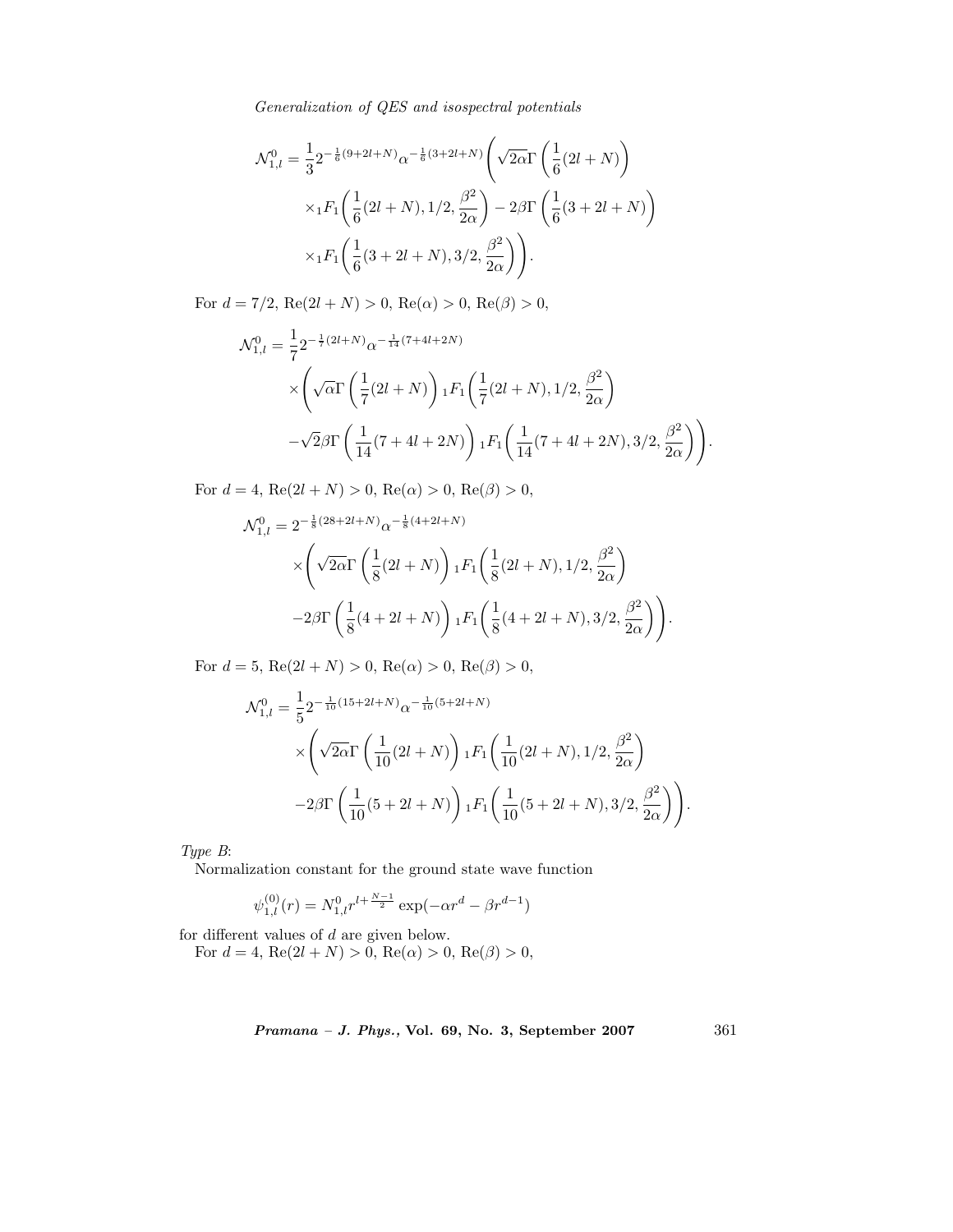$$
\mathcal{N}_{1,l}^{0} = 2^{-(2+l/2+N/4)} \alpha^{-(l/2+N/4)} \Gamma(l/2+N/4)
$$
  
\n
$$
\times {}_3F_3 \left( (l/6 + N/12, 1/3 + l/6 + N/12, 2/3 + l/6 + N/12), (1/4, 1/2, 3/4),
$$
  
\n
$$
\frac{27\beta^4}{128\alpha^3} \right) - \frac{1}{\pi} \left( 2^{-11/4 - l/2 - N/4} 3^{1/4 + l/2 + N/4} \alpha^{-3/4 - l/2 - N/4} \beta
$$
  
\n
$$
\times \Gamma(1/4 + l/6 + N/12) \Gamma(7/12 + l/6 + N/12) \Gamma(11/12 + l/6 + N/12)
$$
  
\n
$$
\times {}_3F_3 \left( (1/4 + l/6 + N/12, 7/12 + l/6 + N/12, 11/12 + l/6 + N/12),
$$
  
\n
$$
(1/2, 3/4, 5/4), \frac{27\beta^4}{128\alpha^3} \right) + \frac{1}{\pi} \left( 2^{-7/2 - l/2 - N/4} 3^{1+l/2 + N/4} \alpha^{-3/2 - l/2 - N/4} \beta^2
$$
  
\n
$$
\times \Gamma(1/2 + l/6 + N/12) \Gamma(5/6 + l/6 + N/12) \Gamma(7/6 + l/6 + N/12)
$$
  
\n
$$
\times {}_3F_3 \left( (1/2 + l/6 + N/12, 5/6 + l/6 + N/12, 7/6 + l/6 + N/12),
$$
  
\n
$$
(3/4, 5/4, 3/2), \frac{27\beta^4}{128\alpha^3} \right) - \frac{1}{\pi} \left( 2^{-13/4 - l/2 - N/4} 3^{3/4 + l/2 + N/4} \alpha^{-9/4 - l/2 - N/4} \beta^3
$$
  
\n
$$
\times \Gamma(3/4 + l/6 + N/12) \Gamma(13/12 + l/6 + N/12) \Gamma(17/12 + l/6 + N/12),
$$
  
\n
$$
8 \times {}
$$

For  $d = 5$ , Re $(2l + N) > 0$ , Re $(\alpha) > 0$ , Re $(\beta) > 0$ ,

$$
\mathcal{N}_{1,l}^{0} = \frac{1}{5} 2^{-2l/5 - N/5} \alpha^{-(2l/5 + N/5)} \Gamma(2l/5 + N/5)
$$
\n
$$
\times {}_4F_4 \bigg( (l/10 + N/20, 1/4 + l/10 + N/20, 1/2 + l/10 + N/20, 3/4 + l/10 + N/20), (1/5, 2/5, 3/5, 4/5), -\frac{512\beta^5}{3125\alpha^4} \bigg)
$$
\n
$$
- \frac{1}{10} \bigg( 2^{6/5 - 2l/5 - N/5} \alpha^{-(4/5 + 2l/5 + N/5)} \beta \Gamma(4/5 + 2l/5 + N/5)
$$
\n
$$
\times {}_4F_4 \bigg( (1/5 + l/10 + N/20, 9/20 + l/10 + N/20, 2/5, 3/5, 4/5, 6/5),
$$
\n
$$
- \frac{512\beta^5}{3125\alpha^4} \bigg) \bigg) + \frac{1}{10} \bigg( 2^{2/5 - 2l/5 - N/5} \alpha^{-(8/5 + 2l/5 + N/5)} \beta^2 \Gamma(8/5 + 2l/5 + N/5) + \frac{512\beta^5}{3125\alpha^4} \bigg) + \frac{1}{10} \bigg( 2^{2/5 - 2l/5 - N/5} \alpha^{-(8/5 + 2l/5 + N/5)} \beta^2 \Gamma(8/5 + 2l/5 + N/5) + \frac{1}{2} \bigg( 2^{2/5 - 2l/5 - N/5} \alpha^{-(8/5 + 2l/5 + N/5)} \beta^2 \Gamma(8/5 + 2l/5 + N/5) + \frac{1}{2} \bigg( 2^{2/5 - 2l/5 - N/5} \alpha^{-(8/5 + 2l/5 + N/5)} \beta^2 \Gamma(8/5 + 2l/5 + N/5) + \frac{1}{2} \bigg( 2^{2/5 - 2l/5 - N/5} \alpha^{-(8/5 + 2l/5 + N/5)} \beta^2 \Gamma(8/5 + 2l/5 + N/5) + \frac{1}{2} \bigg( 2^{2/5 - 2l/5 - N/5}
$$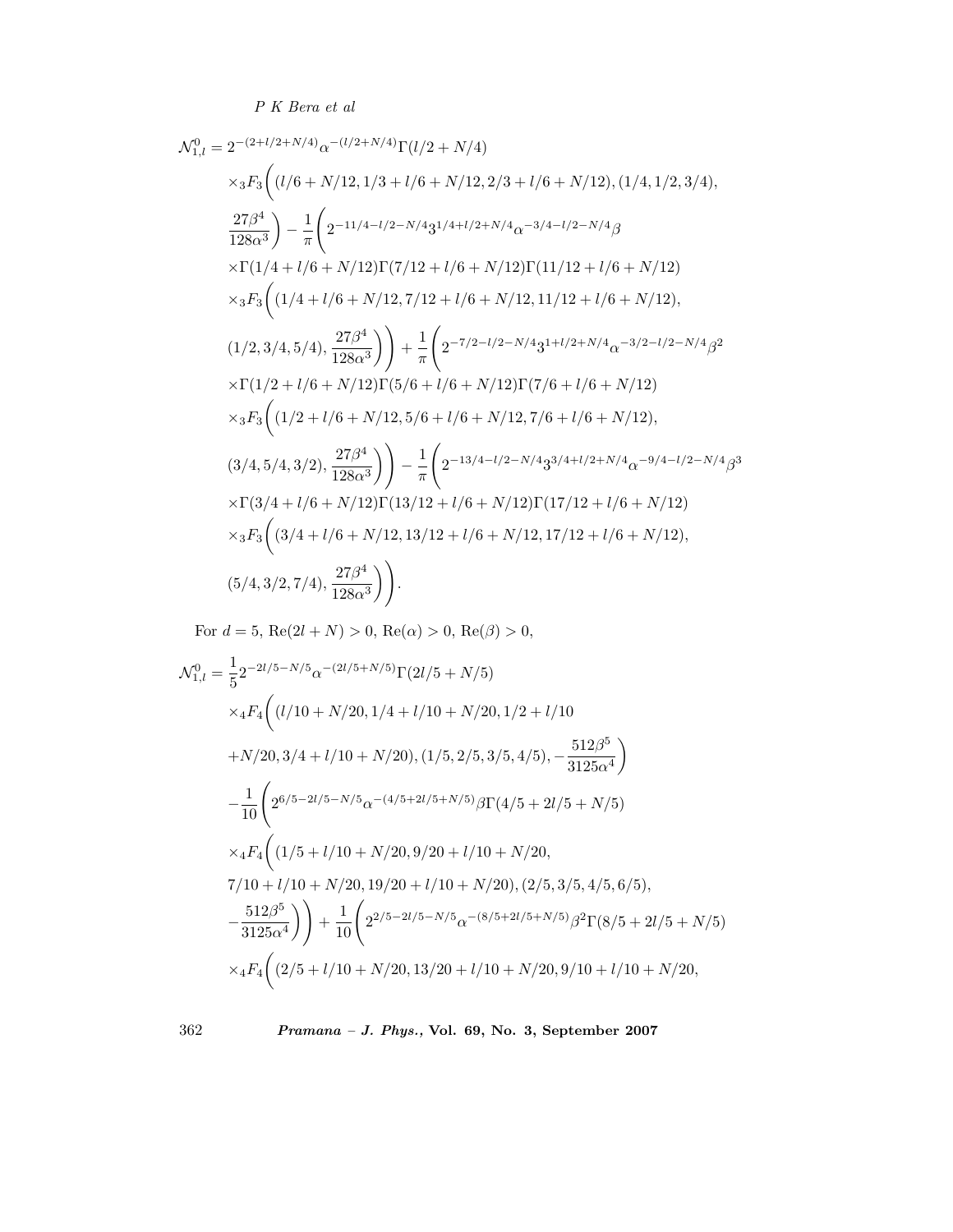$$
23/20 + l/10 + N/20), (3/5, 4/5, 6/5, 7/5), -\frac{512\beta^5}{3125\alpha^4} \Bigg) \Bigg) - \frac{1}{15} 2^{2/5 - 2l/5 - N/5} \alpha^{-(12/5 + 2l/5 + N/5)} \beta^3 \times \Gamma(12/5 + 2l/5 + N/5) \ 4F_4 \Big( (3/5 + l/10 + N/20, 17/20 + l/10 + N/20, 11/10 + l/10 + N/20, 27/20 + l/10 + N/20), (4/5, 6/5, 7/5, 8/5), -\frac{512\beta^5}{3125\alpha^4} \Bigg) + \frac{1}{15} 2^{11/5 - 2l/5 - N/5} \alpha^{-(16/5 + 2l/5 + N/5)} \beta^4 \Gamma(16/5 + 2l/5 + N/5) \times {}_4F_4 \Big( (4/5 + l/10 + N/20, 21/20 + l/10 + N/20, 13/10 + l/10 + N/20, 31/20 + l/10 + N/20), (6/5, 7/5, 8/5, 9/5), -\frac{512\beta^5}{3125\alpha^4} \Bigg).
$$

*Type C*:

Normalization constant for the ground state wave function

$$
\psi_{1,l}^{(0)}(r)=N_{1,l}^0r^{l+\frac{N-1}{2}}\exp(-\alpha r^d-\beta r^{d-2})
$$

for different values of  $d$  are given below.

For  $d = 5$ ,  $\text{Re}(2l + N) > 0$ ,  $\text{Re}(\alpha) > 0$ ,  $\text{Re}(\beta) > 0$ ,

$$
\mathcal{N}_{1,l}^{0} = \frac{1}{5} 2^{-2l/5 - N/5} \alpha^{-(2l/5 + N/5)} \Gamma(2l/5 + N/5)
$$
\n
$$
\times {}_3F_4 \bigg( (2l/15 + N/15, 1/3 + 2l/15 + N/15, 2/3 + 2l/15 + N/15),
$$
\n
$$
(1/5, 2/5, 3/5, 4/5), -\frac{108\beta^5}{3125\alpha^3} \bigg)
$$
\n
$$
-\frac{1}{10\pi} \bigg( 2^{2/5 - 2l/5 - N/5} 3^{1/10 + 2l/5 + N/5} \alpha^{-(3/5 + 2l/5 + N/5)} \beta
$$
\n
$$
\times \Gamma(1/5 + 2l/15 + N/15) \Gamma(8/15 + 2l/15 + N/15) \Gamma(13/15 + 2l/15 + N/15)
$$
\n
$$
\times {}_3F_4 \bigg( (1/5 + 2l/15 + N/15, 8/15 + 2l/15 + N/15, 13/15 + 2l/15 + N/15),
$$
\n
$$
(2/5, 3/5, 4/5, 6/5), -\frac{108\beta^5}{3125\alpha^3} \bigg) \bigg)
$$
\n
$$
+\frac{1}{10\pi} \bigg( 2^{-1/5 - 2l/5 - N/5} 3^{7/10 + 2l/5 + N/5} \alpha^{-(6/5 + 2l/5 + N/5)} \beta^2
$$
\n
$$
\times \Gamma(2/5 + 2l/15 + N/15) \Gamma(11/15 + 2l/15 + N/15) \Gamma(16/15 + 2l/15 + N/15),
$$
\n
$$
\times {}_3F_4 \bigg( (2/5 + 2l/15 + N/15, 11/15 + 2l/15 + N/15, 16/15 + 2l/15 + N/15),
$$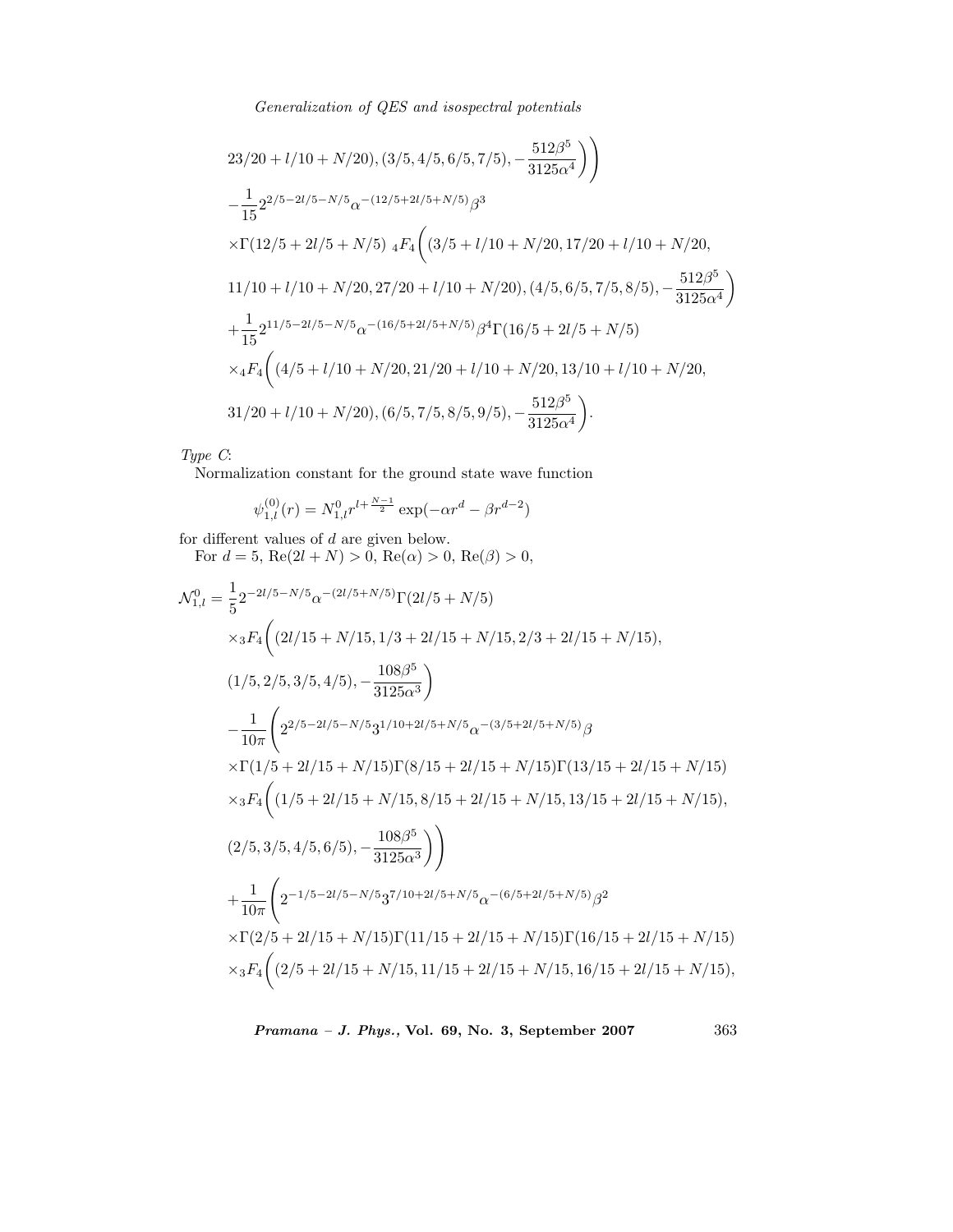$$
(3/5, 4/5, 6/5, 7/5), -\frac{108\beta^5}{3125\alpha^3} \Big) \Bigg)
$$
  
\n
$$
-\frac{1}{5\pi} \Bigg( 2^{-4/5 - 2l/5 - N/5} 3^{3/10 + 2l/5 + N/5} \alpha^{-(9/5 + 2l/5 + N/5)} \beta^3
$$
  
\n
$$
\times \Gamma(3/5 + 2l/15 + N/15) \Gamma(14/15 + 2l/15 + N/15) \Gamma(19/15 + 2l/15 + N/15)
$$
  
\n
$$
\times {}_3F_4 \Bigg( (3/5 + 2l/15 + N/15, 14/15 + 2l/15 + N/15, 19/15 + 2l/15 + N/15),
$$
  
\n
$$
(4/5, 6/5, 7/5, 8/5), -\frac{108\beta^5}{3125\alpha^3} \Bigg) + \frac{1}{5\pi} \Bigg( 2^{-12/5 - 2l/5 - N/5} 3^{9/10 + 2l/5 + N/5} \times \alpha^{-(12/5 + 2l/5 + N/5)} \beta^4 \Gamma(4/5 + 2l/15 + N/15) \Gamma(17/15 + 2l/15 + N/15) \Bigg) \times \Gamma(22/15 + 2l/15 + N/15) {}_3F_4 \Bigg( (4/5 + 2l/15 + N/15, 17/15 + 2l/15 + N/15, 22/15 + 2l/15 + N/15), (6/5, 7/5, 8/5, 9/5), -\frac{108\beta^5}{3125\alpha^3} \Bigg) \Bigg).
$$

For  $d = 6$ ,  $Re(2l + N) > 0$ ,  $Re(\alpha) > 0$ ,  $Re(\beta) > 0$ ,

$$
\mathcal{N}_{1,l}^{0} = \frac{1}{3} 2^{-\frac{1}{6}(8+2l+N)} \alpha^{-\frac{1}{6}(8+2l+N)} \left( 2^{1/3} \alpha^{4/3} \Gamma \left( \frac{1}{6}(2l+N) \right) \right)
$$
  
\n
$$
\times {}_{2}F_{2} \left( (l/6+N/12, 1/2+l/6+N/12), (1/3, 2/3), -\frac{8\beta^{3}}{27\alpha^{2}} \right)
$$
  
\n
$$
+ \beta \left( -2^{2/3} \alpha^{2/3} \Gamma \left( \frac{1}{6}(4+2l+N) \right) \right)
$$
  
\n
$$
\times {}_{2}F_{2} \left( (1/3+l/6+N/12, 5/6+l/6+N/12), (2/3, 4/3), -\frac{8\beta^{3}}{27\alpha^{2}} \right) + \beta \Gamma \left( \frac{1}{6}(8+2l+N) \right) {}_{2}F_{2} \left( (2/3+l/6+N/12, 7/6+l/6+N/12), (4/3, 5/3), -\frac{8\beta^{3}}{27\alpha^{2}} \right) \Bigg).
$$

# **Appendix D**

*Singular plus non-singular potential*

Normalization constant for the ground state wave function

$$
\psi_{1,l}^{(0)}(r) = N_{1,l}^0 r^{l + \frac{N-1}{2}} \exp\left(-\alpha r^d - \frac{\beta}{r^d}\right)
$$

for different values of d are given below.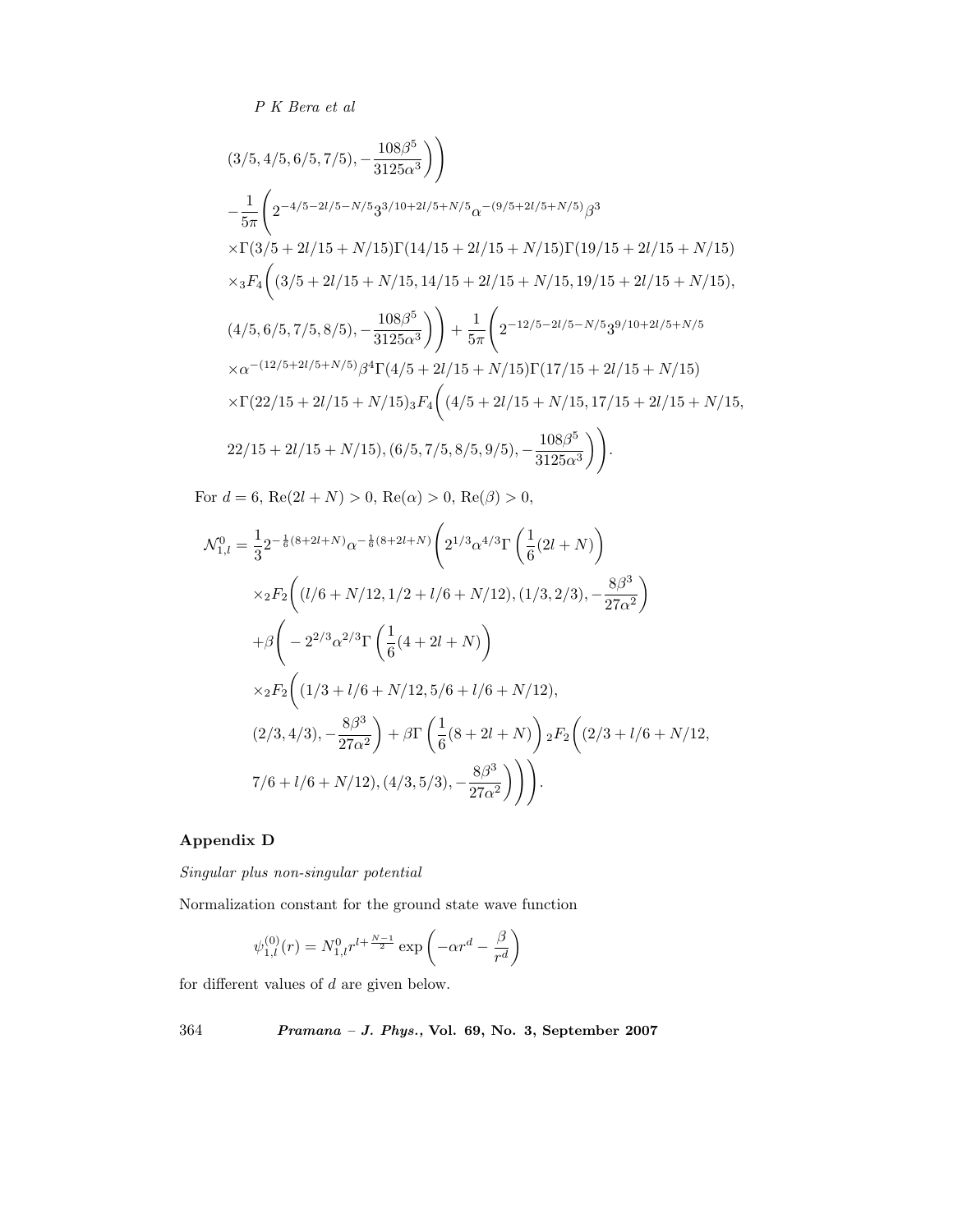For  $d = 1/2$ ,  $\text{Re}(\alpha) > 0$ ,  $\text{Re}(\beta) > 0$ ,

$$
\mathcal{N}_{1,l}^0 = 4\left(\frac{\alpha}{\beta}\right)^{-(2l+N)} K_{2(2l+N)}\left(4\sqrt{\alpha\beta}\right).
$$

For  $d = 3/2$ , Re( $\alpha$ ) > 0, Re( $\beta$ ) > 0,

$$
\mathcal{N}_{1,l}^0 = \frac{4}{3} \left( \frac{\alpha}{\beta} \right)^{-\frac{1}{3}(2l+N)} K_{\frac{2}{3}(2l+N)} \left( 4\sqrt{\alpha \beta} \right).
$$

For  $d = 5/2$ ,  $Re(\alpha) > 0$ ,  $Re(\beta) > 0$ ,

$$
\mathcal{N}_{1,l}^0 = \frac{4}{5} \left( \frac{\alpha}{\beta} \right)^{-\frac{1}{5}(2l+N)} K_{\frac{2}{5}(2l+N)} \left( 4\sqrt{\alpha \beta} \right).
$$

For  $d = 3$ , Re( $\alpha$ ) > 0, Re( $\beta$ ) > 0,

$$
\mathcal{N}_{1,l}^0 = \frac{2}{3} \left( \frac{\alpha}{\beta} \right)^{-\frac{1}{6}(2l+N)} K_{\frac{1}{3}(2l+N)} \left( 4\sqrt{\alpha \beta} \right).
$$

For  $d = 4$ ,  $\text{Re}(\alpha) > 0$ ,  $\text{Re}(\beta) > 0$ ,

$$
\mathcal{N}_{1,l}^0 = \frac{1}{2} \left( \frac{\alpha}{\beta} \right)^{-\frac{1}{8}(2l+N)} K_{\frac{1}{4}(2l+N)} \left( 4\sqrt{\alpha \beta} \right).
$$

For  $d = 5$ , Re( $\alpha$ ) > 0, Re( $\beta$ ) > 0,

$$
\mathcal{N}_{1,l}^0 = \frac{2}{5} \left( \frac{\alpha}{\beta} \right)^{-\frac{1}{10}(2l+N)} K_{\frac{1}{5}(2l+N)} \left( 4\sqrt{\alpha \beta} \right).
$$

#### **References**

- [1] A V Turbiner and A G Ushveridze, *Phys. Lett.* **A126**, 181 (1987)
	- A V Turbiner, *Zh. Eksp. Teor. Fiz.* **94**, 33 (1988)
	- A V Turbiner, *Funct. Anal.* **22**, 92 (1988)
	- A V Turbiner, *Commun. Math. Phys.* **118**, 467 (1988)
	- A V Turbiner, *Contemp. Math.* **160**, 263 (1994)

A G Ushveridze, *Quasi-exactly solvable models in quantum mechanics* (Institute of Physics Publishing, Bristol, 1994)

- [2] C M Bender and G V Dunne, *J. Math. Phys.* **36**, 6 (1996) A Khare and B P Mandal, *J. Math. Phys.* **39**, 5789 (1998)
	- A Ganguli, *J. Math. Phys.* **43**, 5310 (2002)
	- B Bagchi and A Ganguli, *J. Math. Phys.* **36**, L161 (2003)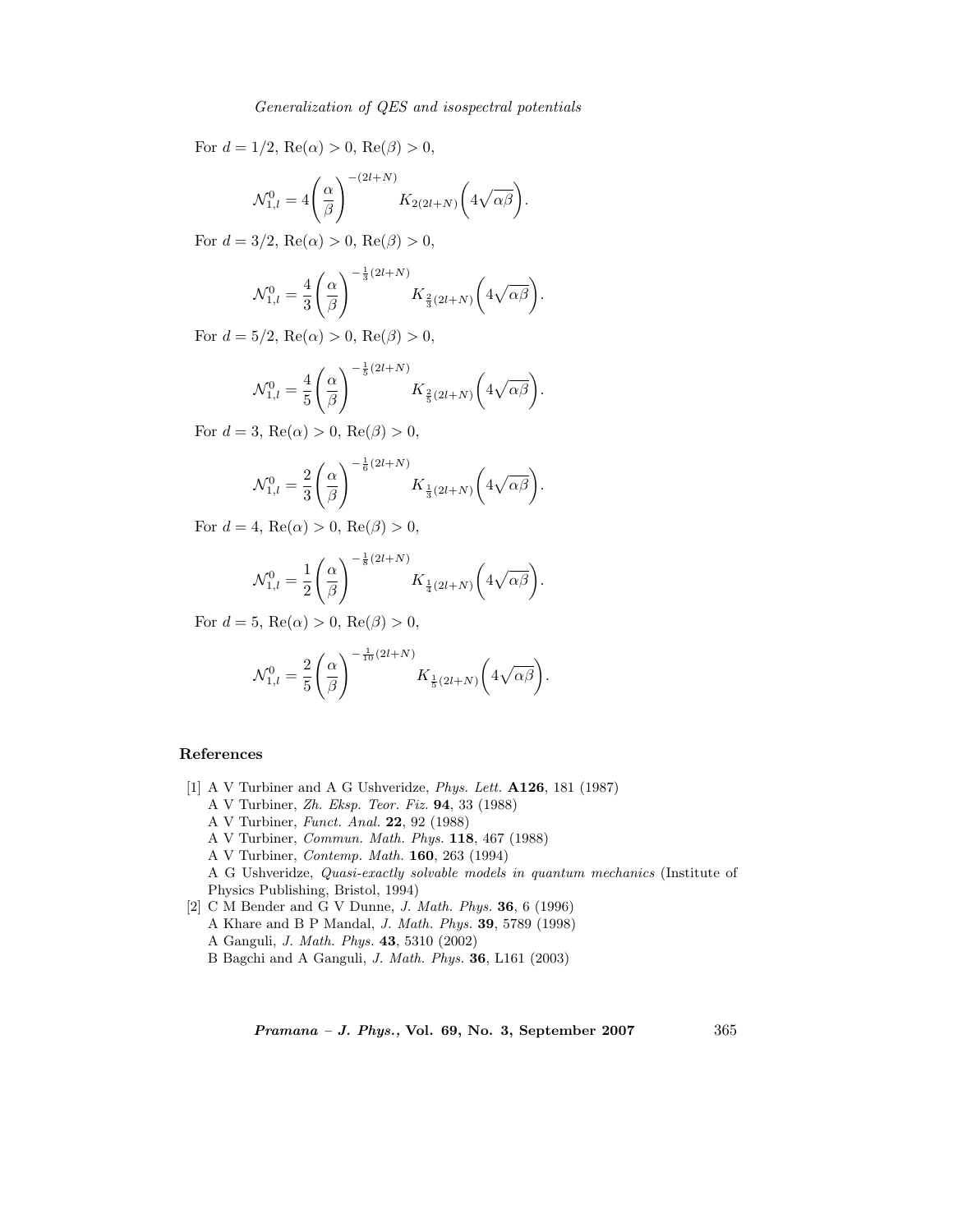- [3] A O Barut, M Berroundo and G Garcia-Calderon, *J. Math. Phys.* **21**, 1851 (1980) S Ozcelik and M Simsek, *Phys. Lett.* **A152**, 145 (1995) S Ozcelik, ¨ *Tr. J. Phys.* **20**, 1233 (1996) E Papp, *Phys. Lett.* **A157**, 192 (1991)
- [4] E Witten, *Nucl. Phys.* **B185**, 513 (1981)
- [5] R W Haymaker and A R P Rau, *Am. J. Phys.* **54**, 928 (1986) R Dutt, A H Khare and U Sukhatme, *Am. J. Phys.* **56**, 163 (1988) F Cooper, A Khare and U Sukhatme, *Phys. Rep.* **251**, 267 (1995)
- [6] C V Sukumar, *J. Phys.* **A18**, L577 (1985) C V Sukumar, *J. Phys.* **A18**, 2937 (1985) C V Sukumar, *J. Phys.* **A18**, 2917 (1985) M de Crombrugghe and V Rittenberg, *Ann. Phys. (NY)* **181**, 99 (1983) A Kostelecky, M M Nieto and D R Truax, *Phys. Rev.* **32**, 2627 (1985)
- [7] M M Nieto, *Phys. Lett.* **145**, 208 (1984)
- [8] F Iachello, *Phys. Rev. Lett.* **44**, 772 (1980) A B Balantekin, I Bars and F Iachello, *Phys. Rev. Lett.* **47**, 19 (1981)
- [9] T Sil, R Dutt and Y P Varshni, *Phys. Rev.* **C50**, 2458 (1994) P K Bera, T K Nandi and B Talukdar, *J. Phys.* **A26**, L1073 (1993)
- [10] V A Kostelecky and M M Nieto, *Phys. Rev. Lett.* **53**, 2285 (1984)
- [11] B Talukdar, U Das, C Bhattacharyya and P K Bera, *J. Phys.* **A25**, 4072 (1992)
- [12] M M Nieto and L M Simons, *Am. J. Phys.* **47**, 634 (1979) R L Hall, *Phys. Rev.* **A39**, 5500 (1989) S Godfrey and J Napolitano, *Rev. Mod. Phys.* **71**, 1411 (1999)
- [13] S Coleman, *Aspects of symmetry selected Erice lectures* (Cambridge University Press, Cambridge, 1988)
- [14] G F Gribekun and V V Flambeum, *Phys. Rev.* **A48**, 546 (1993) R Szmytkowski, *J. Phys.* **A28**, 7333 (1995)
- [15] E Vogt and G H Wannier, *Phys. Rev.* **95**, 1190 (1954) D R Bates and I Esterman, *Advances in atomic and molecular physics* (Academic, New York, 1970)
- [16] M Kaplus and R N Porter, *Atoms and molecular physics* (Cambridge University Press, Cambridge, 1970) R J Le Roy and R B Bernstein, *J. Chem. Phys.* **52**, 3869 (1970)
	- R J Le Roy and W Lam, *Chem. Phys. Lett.* **71**, 544 (1980)
- [17] D Emin and T Holstein, *Phys. Rev. Lett.* **36**, 323 (1976) D Emin and T Holstein, *Phys. Today* **35**, 34 (1982)
- [18] A M Sherry and M Kumar, *J. Chem. Solids* **52**, 1145 (1991)
- [19] A O Barut, *J. Math. Phys.* **21**, 568 (1980)
- [20] B Gönül, O Özer, M Kocak, D Tuteu and Y Cancelik, *J. Phys.* **A34**, 8271 (2001)
- [21] C M Bender and S Boettcher, *Phys. Rev. Lett.* **80**, 5243 (1998); *J. Phys.* **A31**, L273 (1998)
- M Znojil, arXiv quant-ph/9911116 (2000)
- [22] M Znojil, D Yanovich and V P Gerdt, *J. Phys.* **A36**, 6531 (2003) R L Hall and N Saad, *J. Phys.* **A38**, 4909 (1997) R E Carndall and M H Reno, *J. Math. Phys.* **23**, 64 (1982)
- [23] C X Chuan, *J. Phys.* **A24**, L1165 (1991)
- [24] D R Herrick, *J. Math. Phys.* **16**, 281 (1975) D R Herrick and F H Stillinger, *Phys. Rev.* **A11**, 42 (1975) M M Nieto, *Am. J. Phys.* **47**, 1067 (1979)
- [25] J D Louck, *J. Mol. Spectrosc.* **4**, 298 (1960)